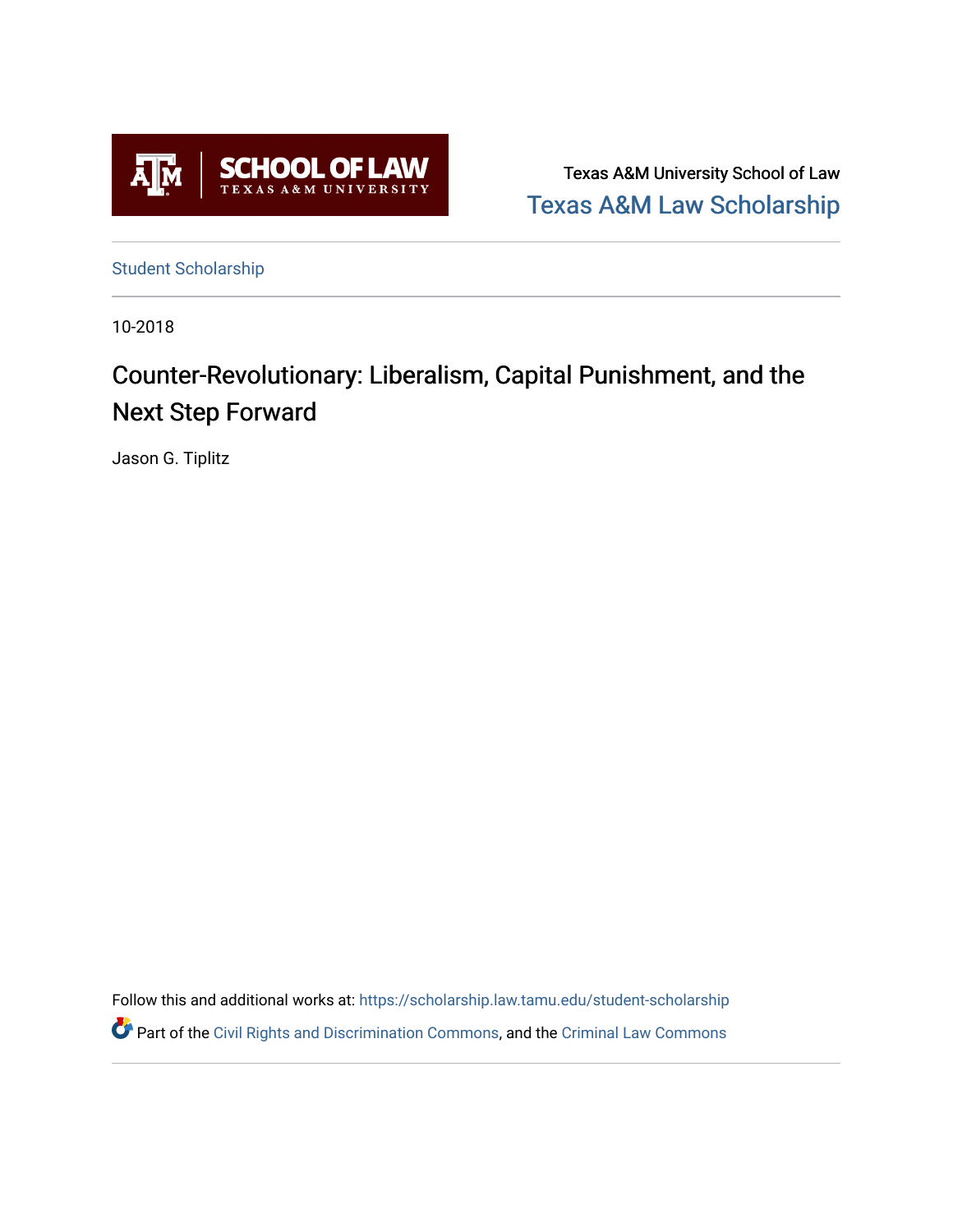# COUNTER-REVOLUTIONARY: LIBERALISM, CAPITAL PUNISHMENT, AND THE NEXT STEP FORWARD

Capital punishment is predicated in part on the notion that collective, utilitarian justice, as embodied in the state, should supersede individual rights. The tension between the greater good and our instinctive understanding of the rights of the individual is a problem for the modern democratic state. Recall, for example, that the lynchings and race riots that accompanied the Ku Klux Klan's resurgence in the early twentieth century were generally justifed by appeals to the greater good. Society depends on some individual subordination to the collective good, but when matters of life and death are involved, a liberal democracy should proceed cautiously.

Western liberal democracies have long been considered the crowning political achievement of the Enlightenment. American revolutionaries fought a bloody war that gave voice and content to such abstract Enlightenment ideals as liberty, tolerance, due process, and the value of the individual. Liberal democratic institutions have improved countless lives, yet for all the good that it has done, modern post-enlightenment liberalism remains glaringly imperfect. Capital punishment is one of its most notable eyesores, putting into bold relief the tension between our perceived (but sometimes erroneous) notions of the collective good and our resistance to sacrifcing individual rights. Execution of the innocent, and administering a system that discriminates on racial and class grounds, offends notions of fairness and justice even as the state claims to act on behalf of us all.<sup>1</sup>

Capital punishment is anathema to liberal notions of human rights and civil liberties. It is time to fnally cast it aside as an anachronistic vestige of bygone times. The death penalty is fundamentally incompatible with a truly liberal state.

American history is replete with hypocrisies, contradictions, and imperfections. The United States was conceived in the genocide of Indigenous Nations<sup>2</sup> and weaned on slavery.<sup>3</sup> The death penalty, like these other horrors,

Jason G. Tiplitz, J.D. Candidate, 2019 Texas A&M University School of Law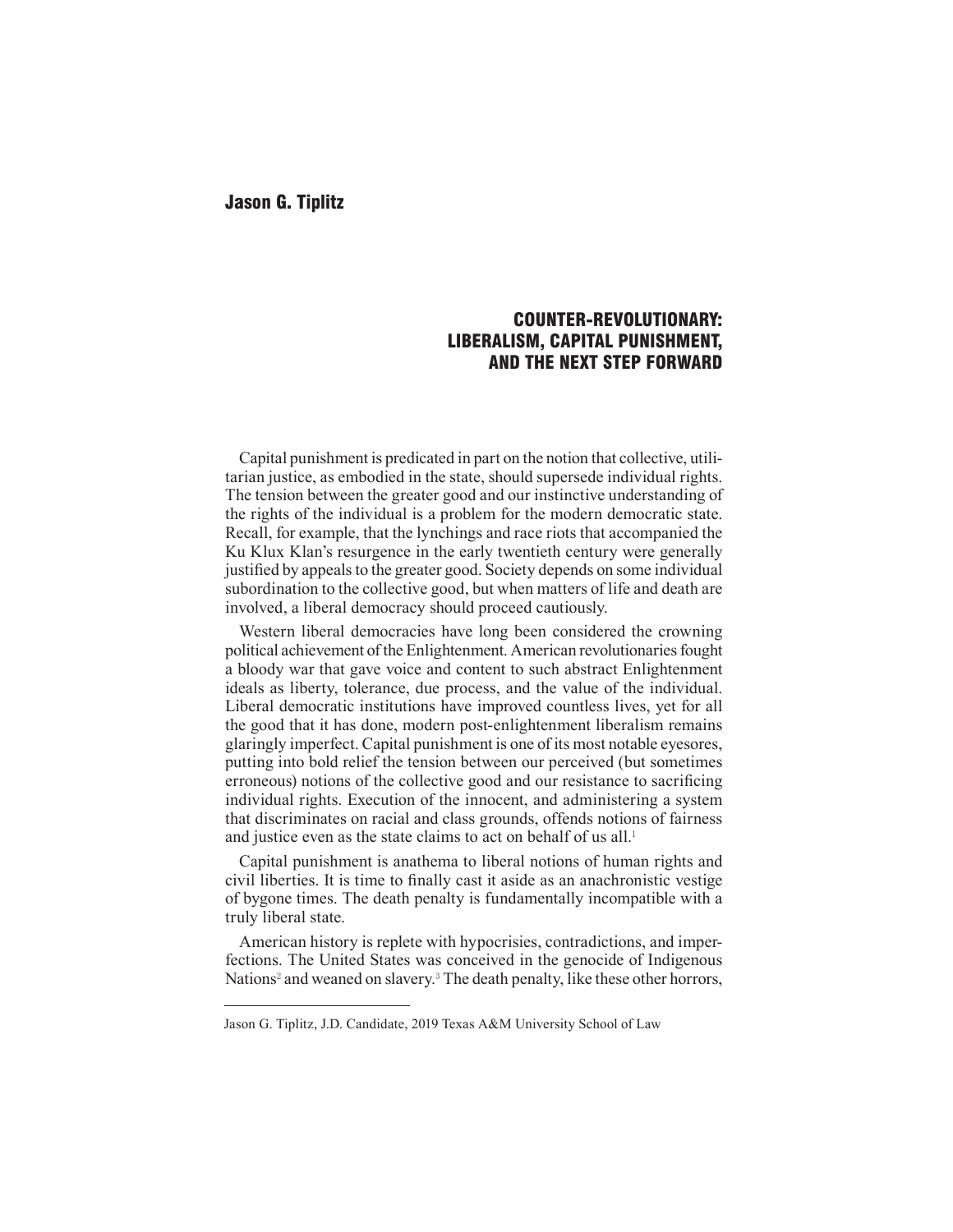is a vestige of our medieval past that the framers of our Constitution chose not to abolish.<sup>4</sup> It is past time we remedied this error.

# Philosophical Liberalism and the Death Penalty I. History, Nature and Value in Liberal Enlightenment Philosophy

Liberalism is a political philosophy that emphasizes the protection of individual liberty as the chief concern of the state.<sup>5</sup> Liberalism has evolved into multiple strands. It includes a broad intellectual school of thought with subspecies ranging from modern-day democratic socialism to market libertarianism with multiple threads on a continuum in between.<sup>6</sup> At its core, liberalism stands for a few unshakable principles: the consent of the governed, individualism, egalitarianism, and human dignity. These basic principles (with grotesque exceptions, including slavery, genocide of native inhabitants, and subordination of women) were at the heart of the republic's revolutionary founding.

Liberalism is a product of the Age of Enlightenment, which itself was the product of the Scientifc Revolution, which marked an emergence out of the thousand-year Christian Dark Ages.<sup>7</sup> Feudalism only began to recede in the sixteenth century. Moreover, before the Peace of Westphalia in 1648, the dominant political authority throughout much of Western Europe was the Catholic Church. With a few notable exceptions, concepts like individual liberty and the consent of the governed remained a distant concern.

Modern liberalism can trace its most infuential origins to the work of English philosopher John Locke who, in 1689, frst wrote of legitimate political authority as stemming from the consent of the governed and of the legitimate function of government being the protection of natural rights.<sup>8</sup> Although Locke owed much to earlier social contract theorists like Hugo Grotius and Thomas Hobbes, Locke's emphasis on the natural rights of the individual made a unique contribution. He argued that these natural rights, identifed by Locke as life, liberty, and estate, emanated from outside the political sphere and were not derivative of the authority of the state.<sup>9</sup> It was then revolutionary to think of the individual as having rights apart from the body politic.

Early Enlightenment political philosophers like Locke and his earlier contemporary, Thomas Hobbes, promoted the social contract theory—the idea that individuals consent to subordinate some of their natural rights to a central authority in exchange for peace and security. Hobbes famously wrote that without the protections of organized society, life would be "solitary,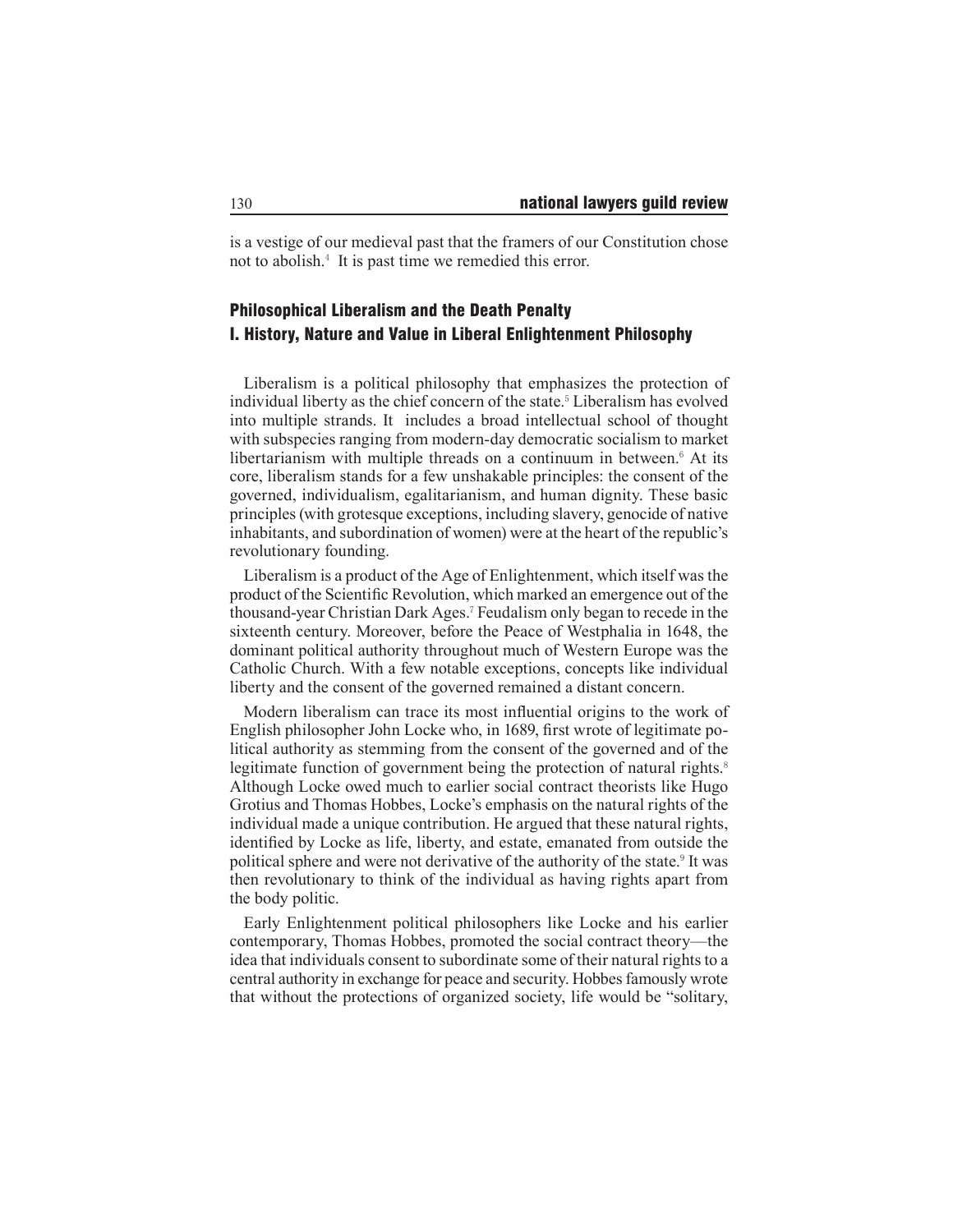poor, nasty, brutish and short,"10 and that when "all men have equal right unto all things," life becomes "a mere war of all against all."11 This barbarity, Hobbes argued, was suffcient justifcation for the government to replace the natural rights of the individual, and to impose order through the "terror of some power."12 Locke, while conceding the necessity of government imposition of order, did not believe the social contract required bargaining away all of our natural rights to a kind of absolute state power, as Hobbes did. According to Locke, when the state denies natural rights to an inordinate and intolerable extent, it loses its legitimacy, and political revolution becomes a moral necessity.13 Thomas Jefferson and other members of the Continental Congress took this lesson to heart.

In 1762, the French philosopher Jean-Jacques Rousseau elaborated on social contract theory, arguing, "[L]et us agree that force doesn't create right, and that legitimate powers are the only ones we are obliged to obey."14 At the dawn of the U.S. revolution, the pamphleteer and rabble-rouser Thomas Paine described social contract theory this way: "It is a perversion of terms to say that a charter gives rights. It operates by a contrary effect—that of taking rights away. Rights are inherently in all the inhabitants; but charters, by annulling those rights, in the majority, leave the right, by exclusion, in the hands of a few . . . and consequently are instruments of injustice."<sup>15</sup> Whereas the abdication of some natural rights to government was a "necessary evil,"<sup>16</sup> to Paine the creep of the tyranny of the majority was forever to be kept in check with skepticism and vigilance.

The idea of natural rights and the social contract that exists between the citizenry and a legitimate state that was conceived by Locke, elaborated upon by Rousseau, and fretted over by Paine, were the pulsing intellectual heart of the American Revolution. The Founding Fathers were convinced of the merits of these fundamental ideas. The Declaration of Independence, the Constitution, and our Constitution's Bill of Rights are all pregnant with Enlightenment ideas about the relationship between liberty and the state. These ideals form the very essence of what many patriotic Americans like to think about themselves today, and they are the ideals that we continually hold up to the world and to ourselves—ideals that this article will demonstrate are fundamentally incongruous with capital punishment.

The death penalty is the ultimate illiberal triumph of the state over the individual. The social contract at the heart of liberalism requires us all to give up some of our natural-born liberties to live in society, but when the state demands a life, it demands too much. When the state claims the right to take a life, even of one who commits a heinous and unforgiveable crime, it forgets its place.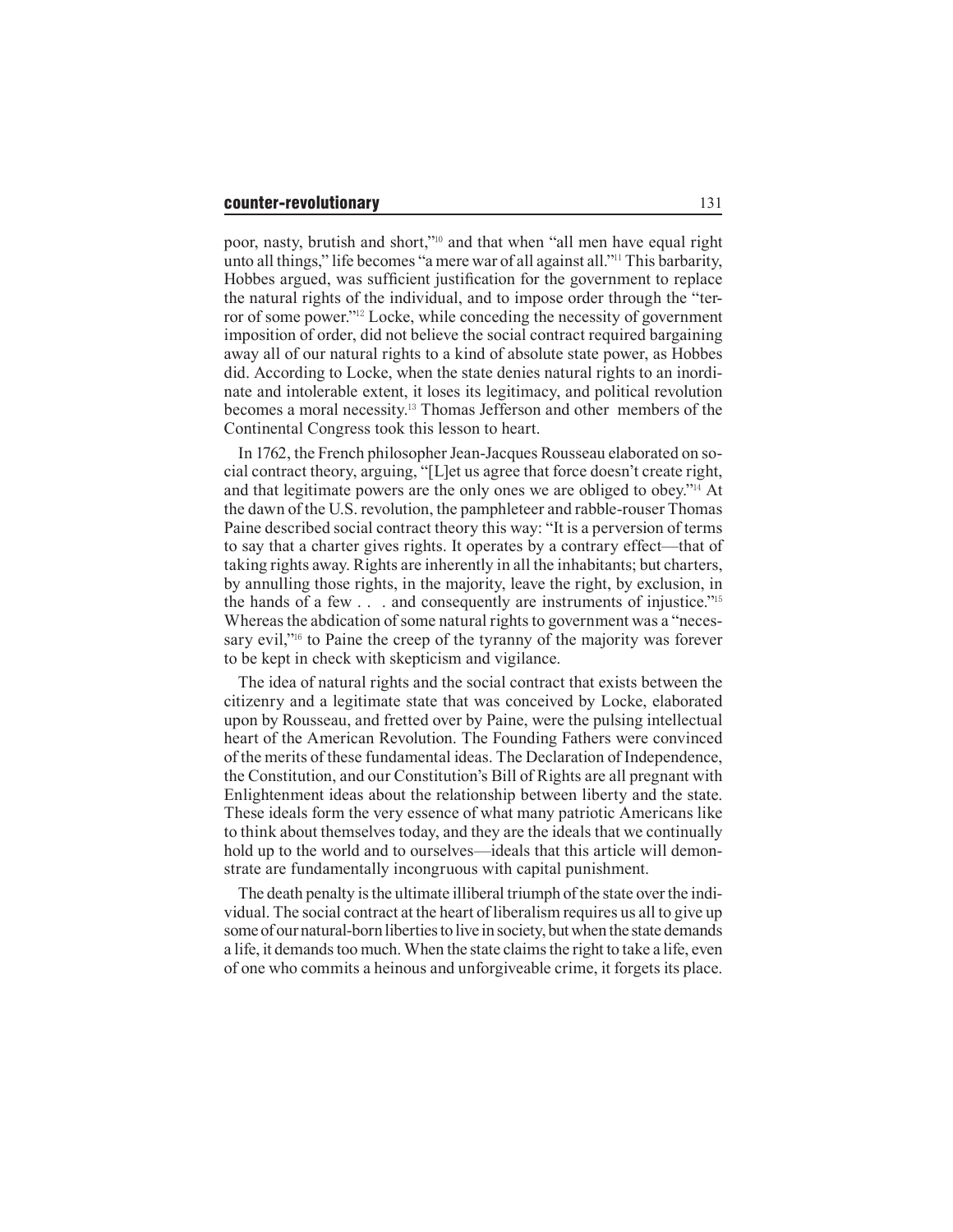# II. The Death Penalty in History

Since humans began to organize themselves into groups, these groups have always put to death those they deemed the worst transgressors of their norms. What constitutes a capital crime, however, has varied wildly, as have the categories of people against whom the death penalty could be applied and the procedures governing how the death penalty may be carried out.

Hammurabi, in seventeenth century BCE Babylonia, issued a code of civil and criminal law that warranted death as punishment for 25 distinct transgressions, including robbery, incest, abetting conspiracy, and leaving the city gates with a slave—murderers, however, received a lesser punishment.17 Hammurabi's Code was also scaled for different classes of people with different punishments for slaves and freemen, women and men, with the disfavored classes earning death for their transgressions while the privileged could escape with a fne.<sup>18</sup>

In sixth century Athens, the democratically elected legislator, Draco, replaced the oral laws and traditions of the city-state with a written code that prescribed execution for almost all crimes, including murder, cabbage thievery, sacrilege, and idleness.19 When asked why Draco had converted so many offenses into capital crimes, the Greek biographer and historian Plutarch reported that in Draco's opinion, "the lesser [crimes] deserved it, and for the greater ones no heavier penalty could be found."20 A few centuries later, the philosopher Socrates was famously sentenced to death for impiety and corrupting the youth under a different Athenian regime.<sup>21</sup> Similarly, the Hebrew Bible details many crimes for which death was required in ancient Israel, including murder, cursing a parent, blasphemy, adultery, homosexuality, bestiality, and working on the sabbath.22 Later, in medieval Europe, capital crimes included murder, rape, arson, treason, witchcraft, and intermarriage between Jew and gentile.<sup>23</sup> In just the two centuries of the Spanish Inquisition from the thirteenth through ffteenth centuries, thousands of people were put to death for crimes including heresy, witchcraft, blasphemy, and sodomy, among other transgressions.<sup>24</sup>

 Later, the eighteenth century British Parliament enacted England's Bloody Code, making 222 crimes punishable by death, including murder, treason, arson, cutting down a tree, the robbing of a rabbit warren, and the theft of goods worth more than twelve pence, which was about one-twentieth of the weekly wage for a skilled worker.25 In the British American colonies in the seventeenth and eighteenth centuries, the capital laws of New England listed idolatry, witchcraft, blasphemy, buggery, adultery, and rebellion as among the many offenses that warranted the death penalty.26 In New York, the Duke's Laws warranted the death penalty for denying the true god or traitorous denial of the King's rights.<sup>27</sup>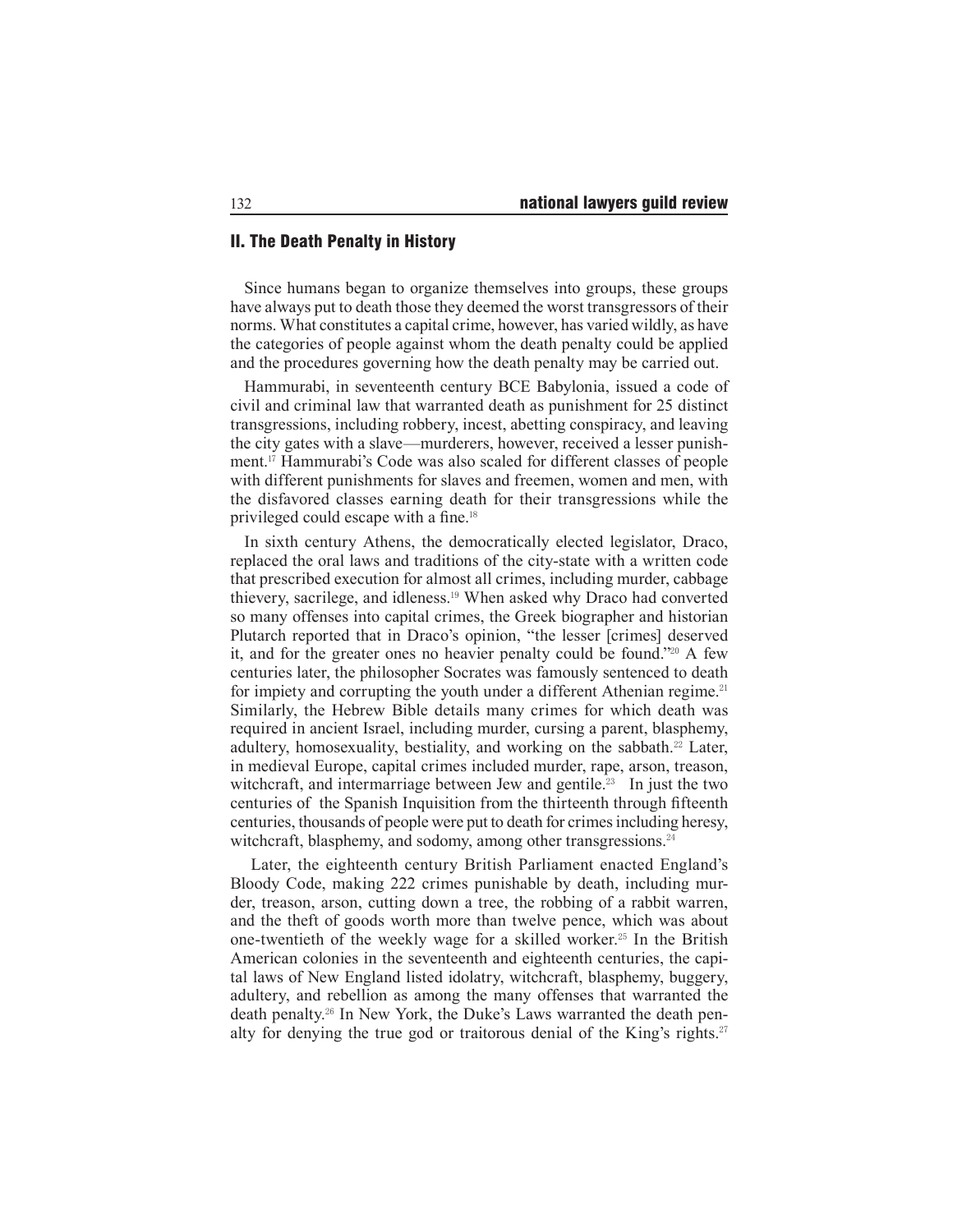#### III. Liberalism's First Efforts to Rein In the Death Penalty

One of the frst checks on the state's power to infict punishments arbitrarily came with John Lackland's defeat at Runnymede, culminating in the Magna Carta in 1215.28 In the Magna Carta, the English king ceded some of his authority to a group of noblemen in exchange for their support. The Magna Carta's *Lex Terrae* clause stated that

"[n]o Freeman shall be taken or imprisoned, or be disseised of his freehold, or liberties, or free customs, or be outlawed, or exiled, or any other wise destroyed; nor will we not pass upon him, nor condemn him, but by lawful judgment of his peers, or by the law of the land."<sup>29</sup>

This was perhaps the frst emergence of the rule of law as a check against the unrestrained authority of the state.

The Habeas Corpus Act of 1679 followed nearly a century of litigation involving the power of the courts to use habeas corpus as a writ of freedom as well as earlier parliamentary efforts to expand the writ's ambit.30 Proposed by the English Parliament and assented to by the King, it required judicial review of the crown's decisions to hold prisoners.<sup>31</sup> A decade later, the dynastic and religious confict between Protestant and Catholic branches of the house of Stuart brought about the Glorious Revolution, after which the winning faction, led by William of Orange and Mary II, assented to the English Bill of Rights of 1689.32 Among other things, the English Bill of Rights prohibited the imposition of cruel and unusual punishments.33 The Habeas Corpus Act of 1679 and the English Bill of Rights of 1689 were major infuences on the American revolutionaries when those revolutionaries were drafting their own social compact a century later.<sup>34</sup>

Ratifed in 1791, the Eighth Amendment to the U.S. Constitution prohibits cruel and unusual punishments and is the legal provision under which abolition of the death penalty is most likely to be won.<sup>35</sup> The Eighth Amendment owes its inclusion in the Bill of Rights to the great orator of liberty (and slaveholder) Patrick Henry. Fearing that the absence of an explicit prohibition against cruel and unusual punishments would allow for government overreach and oppression, he cautioned the Virginia ratifying convention that "they will tell you that there is such a necessity of strengthening the arm of government, that they must have a criminal equity, and extort confession by torture, in order to punish with still more relentless severity. We are then lost and undone."36 The Eighth Amendment is a direct product of such liberal skepticism.

The trouble with the Eighth Amendment, as with most provisions of the Bill of Rights, is its indefniteness. What, exactly, is meant by "cruel and unusual punishment" was left purposefully vague by those who drafted and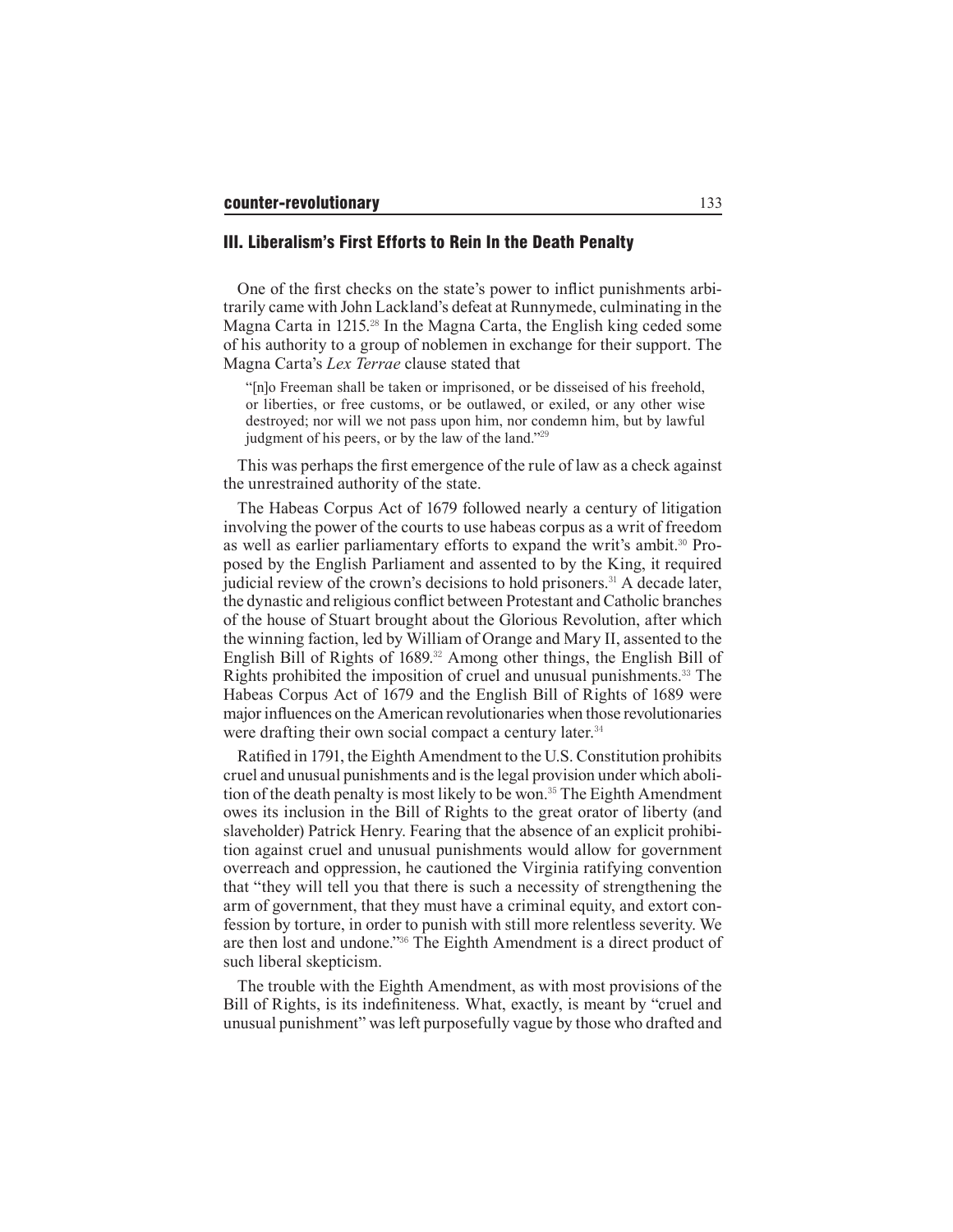ratifed it. We know capital punishment was regularly employed throughout the several states and by the emerging federal government. Capital crimes in many of the states included arson, piracy, treason, murder, sodomy, burglary, robbery, rape, horse-stealing, slave rebellion, and counterfeiting.37 In 1790, one of the frst acts of the new national Congress was to enumerate federal crimes worthy of the death penalty, including treason, counterfeiting of federal records, murder, disfgurement, and robbery committed in federal jurisdictions or on the high seas.<sup>38</sup> The prescribed punishment was "hanging the person convicted by the neck until dead."39 Hangings were a public spectacle in the United States from the colonial era until the mid-nineteenth century, when reformers began to argue that the display was, if not cruel, then at least in poor taste. By 1850, the majority of states had switched to more modest, privately conducted executions.<sup>40</sup> Extra-judicial lynchings, of course, continued to plague the nation well into the twentieth century.

# IV. Recent U.S. Supreme Court Cases on Capital Punishment

*Trop v. Dulles* is a 1958 Supreme Court case involving a soldier facing denationalization as punishment for wartime desertion.<sup>41</sup> The Court recognized that the words "cruel and unusual punishment" were "not precise, and that their scope is not static[,]"<sup>42</sup> concluding that the Eighth Amendment "must draw its meaning from the evolving standards of decency that mark the progress of a maturing society."43 The Court found for the frst time, 167 years after the Eighth Amendment was ratifed, that loss of citizenship was too cruel and unusual a punishment to withstand constitutional scrutiny. More importantly, the case established that the protections afforded to the individual in a social contract with the state can expand and grow as societal norms change. Unsurprisingly, the case invited a furry of challenges to the death penalty.

Since 1958, there have been two distinct tracks for challenging the death penalty as being violative of the Eighth Amendment. One attacks the procedures involved in imposing death sentences.44 This track includes both broad attacks on the constitutionality of the death penalty under all circumstances and narrower attacks on procedural aspects affecting trials and appeals in capital cases. The second track addresses the categories of people upon whom the death penalty can be imposed.<sup>45</sup> Advocates proceeding on both tracks have succeeded in reducing the application of the death penalty.

The most signifcant attack on the death penalty came in 1972, in *Furman v. Georgia*. <sup>46</sup> In *Furman*, the Court consolidated cases involving one inmate convicted of murder in Georgia and two convicted of rape—one in Georgia and the other in Texas. All of the inmates challenged the imposition of the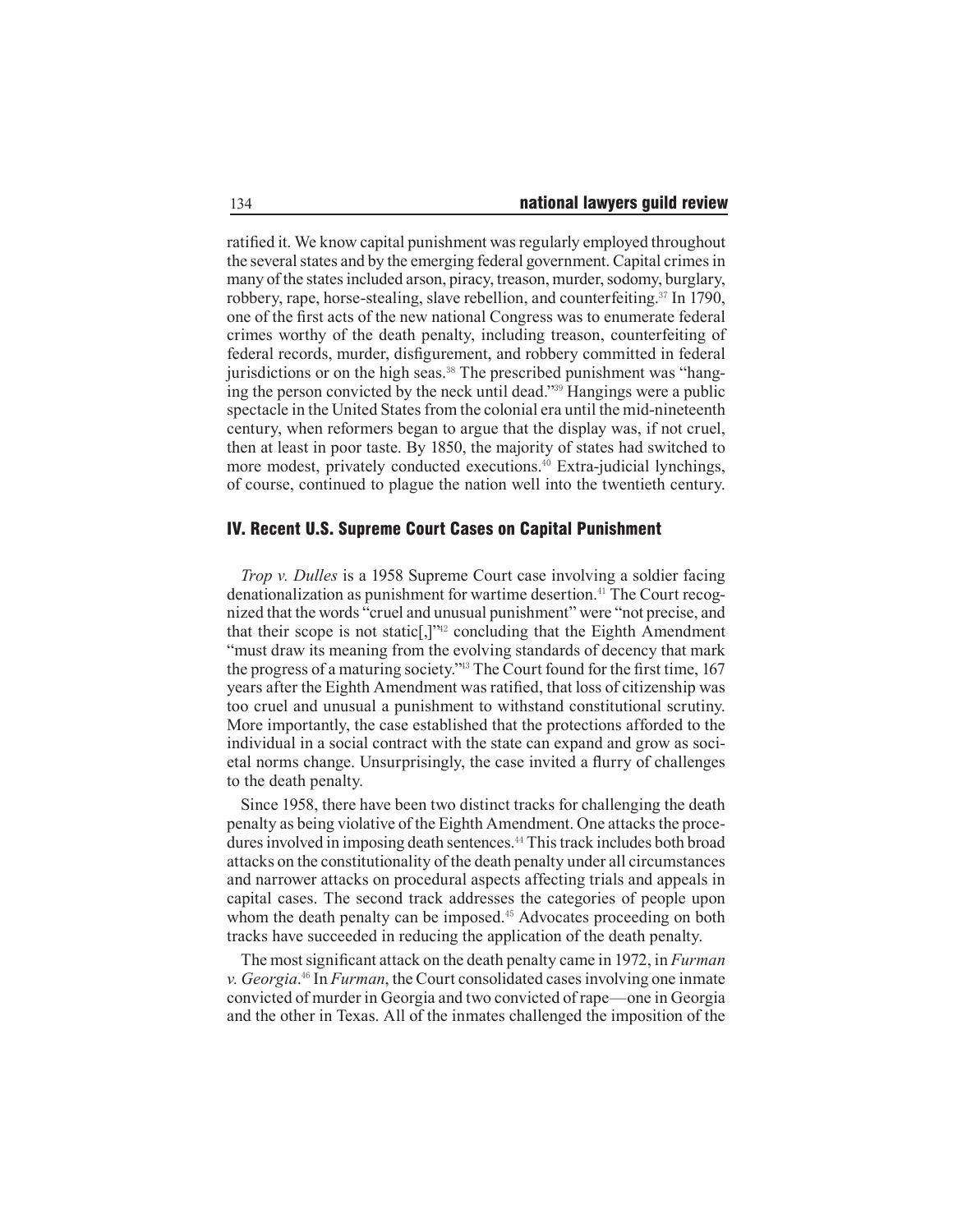death penalty as cruel and unusual. In a one-paragraph per curium opinion, the Court held that not only were the death penalty regimes in these two states unconstitutional, but that because every other capital jurisdiction in the U.S. had similar capital regimes, all were unconstitutional. This led to a four-year moratorium on the death penalty during which states passed new statutes they hoped would survive constitutional muster. During this time, 558 prisoners on death row had their sentences commuted to life in prison.<sup>47</sup> Two hundred forty-three were ultimately released from prison.<sup>48</sup>

There were a number of concurring opinions in *Furman*. Three justices found the death penalty to be impermissibly arbitrary as applied, affecting not the worst offenders but a randomly selected handful.<sup>49</sup> Justice Potter Stewart famously wrote that "[t]hese death sentences are cruel and unusual in the same way that being struck by lightning is cruel and unusual" and concluded that "the Eighth and Fourteenth Amendments cannot tolerate the infiction of a sentence of death under legal systems that permit this unique penalty to be so wantonly and so freakishly imposed."50 Two Justices found the death penalty to be cruel and unusual in all circumstances. "Today death is a uniquely and unusually severe punishment. When examined by the principles applicable under the Cruel and Unusual Punishments Clause, death stands condemned as fatally offensive to human dignity."<sup>51</sup>

Four years after *Furman*, after reconfguring its capital punishment statute, Georgia was once again before the Supreme Court with a prisoner it hoped to execute. In *Gregg v. Georgia*<sup>52</sup> the Supreme Court authorized the execution of a death row inmate who had been convicted and sentenced in a process ostensibly designed to eliminate the arbitrariness that had made the death penalty constitutionally repugnant in *Furman*. In allowing the state to proceed, the Supreme Court held that capital punishment did not violate the Eighth Amendment in all circumstances.53 The Court approved a process that laid down some guardrails, narrowed the defnition of capital crimes, and bifurcated the trial into separate guilt and penalty phases. These changes were supposed to supply objective criteria to guide a jury's sentencing discretion<sup>54</sup> and provide opportunity for the jury to hear and consider mitigating and aggravating circumstances, thus winnowing the ultimate penalty down to those most deserving of death.<sup>55</sup> Finally, the Court required a meaningful appellate process.<sup>56</sup> With those protections in place to guard against the arbitrariness found in *Furman*, the Court once again gave its blessing to the state's use of the death penalty.<sup>57</sup>

After the Court held that capital punishment could proceed within certain procedural parameters, death penalty opponents tried to mitigate the damage. Opponents reasoned that if the death penalty was not *de facto* cruel and unusual, perhaps it was cruel and unusual when applied under certain circumstances and to certain groups.

In *Coker v. Georgia*<sup>58</sup> in 1977, a death row inmate challenged a death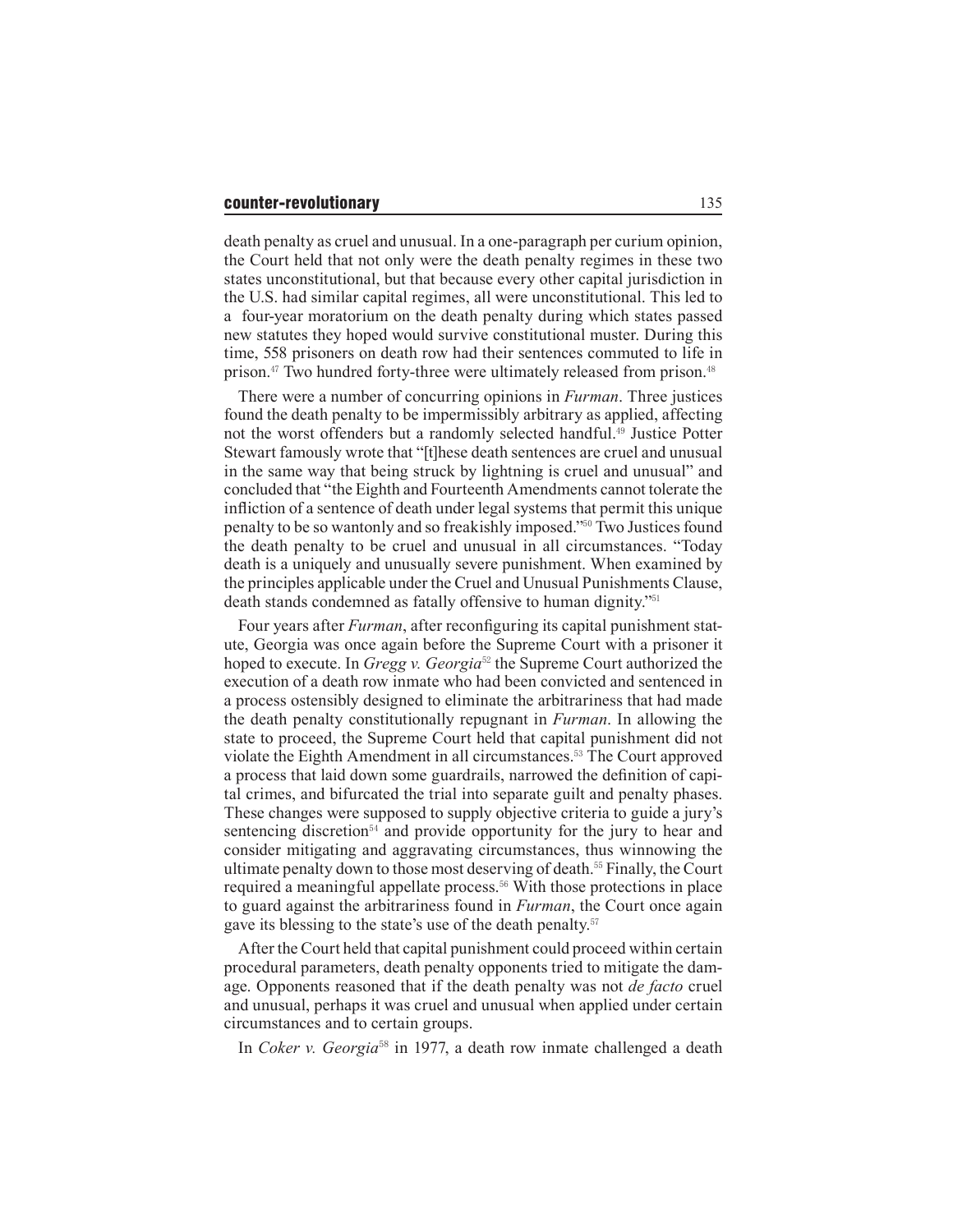sentence imposed for the rape of an adult woman. The Supreme Court held that the s entence was grossly disproportionate and excessive in relation to the crime.59 Though the Court recognized that rape was "highly reprehensible" and "the ultimate violation of self[,]"<sup>60</sup> it reasoned that because the death penalty is "unique in its severity and irrevocability[,]" it should not be imposed for a crime that does not "involve the unjustifed taking of human life."<sup>61</sup> In *Kennedy v. Louisiana* in 2008, the Court held that the death penalty could not be imposed for the rape of a child, limiting capital punishment exclusively to murder. "Diffculties in administering the penalty to ensure against its arbitrary and capricious application require adherence to a rule reserving its use, at this stage of evolving standards and in cases of crimes against individuals, for crimes that take the life of the victim."<sup>62</sup>

In *Enmund v. Florida*<sup>63</sup> in 1982, the Court considered the case of an inmate who had been sentenced to death for his peripheral role in a homicide.<sup>64</sup> The Court held that it violated the Eighth Amendment to impose on a murderer and his or her accomplice identical sentences when the accomplice did not intend to kill. "[P]unishment must be tailored to [] personal responsibility and moral guilt."65 Capital punishment in the absence of intentional wrongdoing is "unconstitutionally excessive."66 In *Tison v. Arizona*67 in 1987, however, the Court allowed capital punishment in a case where an accomplice to murder demonstrated a reckless indifference to the value of human life which, the Court held, can be "every bit as shocking to the moral sense as an intent to kill."<sup>68</sup>

In *Thompson v. Oklahoma*<sup>69</sup> in 1988, an inmate who was sentenced to death for a crime committed when he was 15 years old challenged his sentence. The Court found it unlikely that a teenage offender could undertake "the kind of cost-beneft analysis that attaches any weight to the possibility of execution" and that "it is fanciful to believe that he would be deterred by the knowledge that a small number of persons his age have been executed during the 20th century."70 Because the death penalty could not be expected to make "any measurable contribution to the goals that capital punishment is intended to achieve[,]" the Court deemed it "nothing more than the purposeless and needless imposition of pain and suffering."<sup>71</sup>

Then, in 1989, a challenge came from a death-sentenced prisoner who was 17 years old at the time he committed a murder.<sup>72</sup> The Supreme Court refused to extend *Thompson,* fnding neither "historical nor [] modern societal consensus forbidding the imposition of capital punishment on any person who murders at 16 or 17 years of age."73 The Court overruled itself a mere 16 years later; in *Roper v. Simmons,*74 a 5-4 Court found a national consensus in prohibiting capital punishment for juvenile offenders.75 The standards of decency that mark the progress of a maturing society had apparently, but barely, evolved.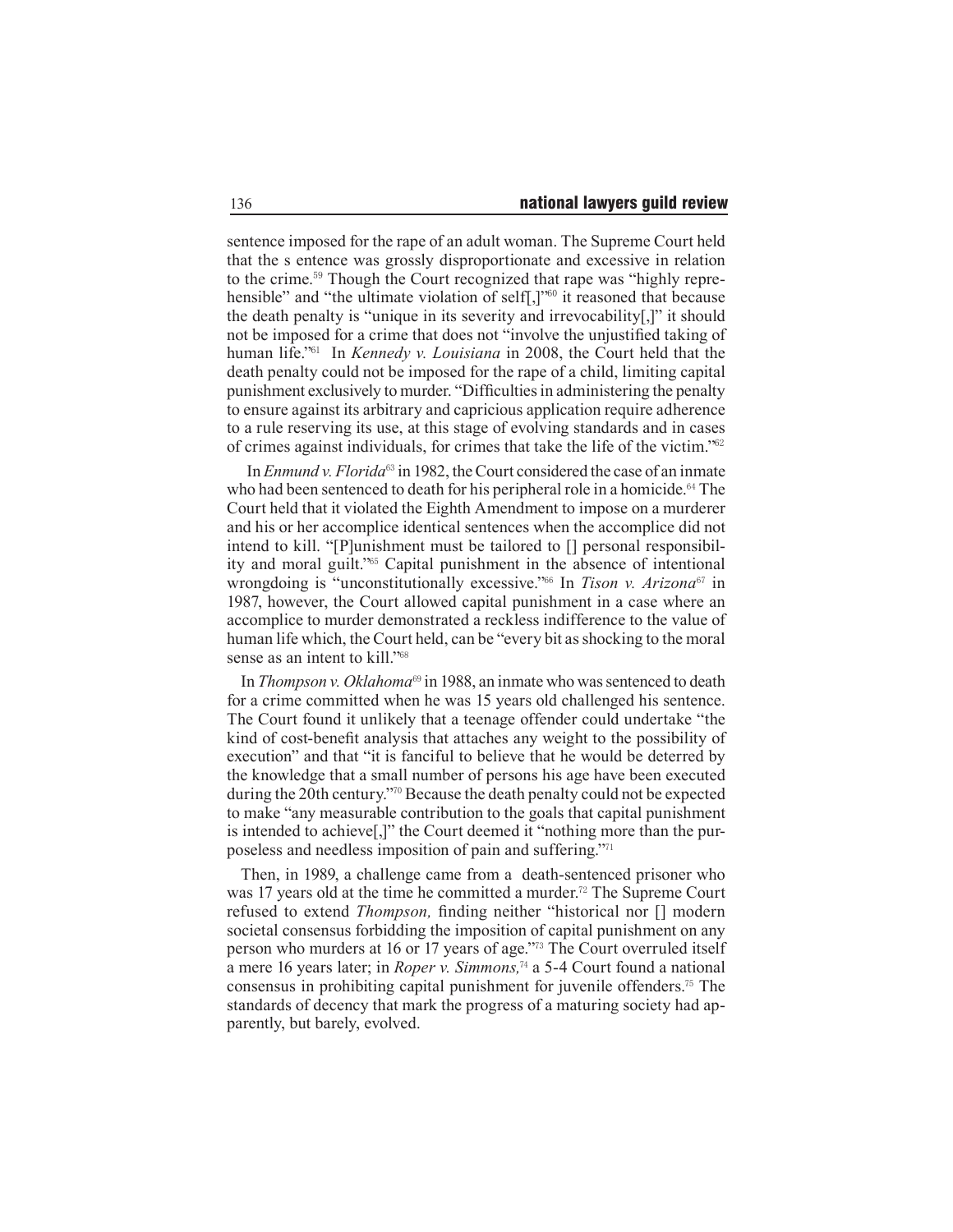In a 2002 case out of Virginia, Daryl Adkins, an intellectually-disabled inmate, challenged the imposition of his death sentence.<sup>76</sup> There, the Court was "not persuaded that the execution of mentally retarded criminals will measurably advance the deterrent or the retributive purpose of the death penalty" and found that Eighth Amendment "places a substantive restriction on the State's power to take the life of a mentally retarded offender."<sup>777</sup>

The history of capital punishment has refected a transformation of the institution from an unrestrained terror wielded against those who found themselves on the wrong side of power<sup>78</sup> to a scarcely used vestige that society fnds more and more unpalatable.

In the four decades since the *Furman* moratorium and *Gregg* reinstatement, the judiciary has been "tinkering with the machinery of death"79 and trying to fne-tune the contradictions. Courts have had to grapple with the seemingly irreconcilable interests of ensuring that parties who face the death penalty receive individualized consideration of their special circumstances and ensuring that certain defendants aren't put to death based on morally impermissible considerations like race and class. As this tinkering has dragged on with still-imperfect results, it becomes more and more apparent that the this contradiction is inherent in the system and that the institution of the death penalty itself is fatally fawed.

As the Supreme Court has been confronted with different challenges to different aspects of the death penalty, it has faced the question whether capital punishment serves any legitimate penological function. It has considered historic and modern trends in penal theory,<sup>80</sup> the work product of state legislatures, trends in jury sentencing, $s<sup>1</sup>$  the direction of legislative changes, $82$  international norms, $83$  and the Justices' own notions about the acceptability of the death penalty<sup>84</sup> to assess "the evolving standards of decency that mark the progress of a maturing society." If some component of capital punishment does not meet one of the legitimate ends of criminal justice, then it should be discarded as cruel and unusual punishment.

#### Penology and The Aims of Criminal Justice

Penology is the study of crime and punishment. It concerns itself with the philosophy and practice of crime suppression and the ramifcations of crimesuppression practices for society.<sup>85</sup> It identifies four distinct operational theories that govern society's efforts at crime suppression—rehabilitation, deterrence, incapacitation and retribution.<sup>86</sup> If the state demands that a life be given in service of one of the aims of criminal punishment, it must have some legitimate purpose. Otherwise, it violates the social contract. As will be shown below, the death penalty satisfes no legitimate penological goal.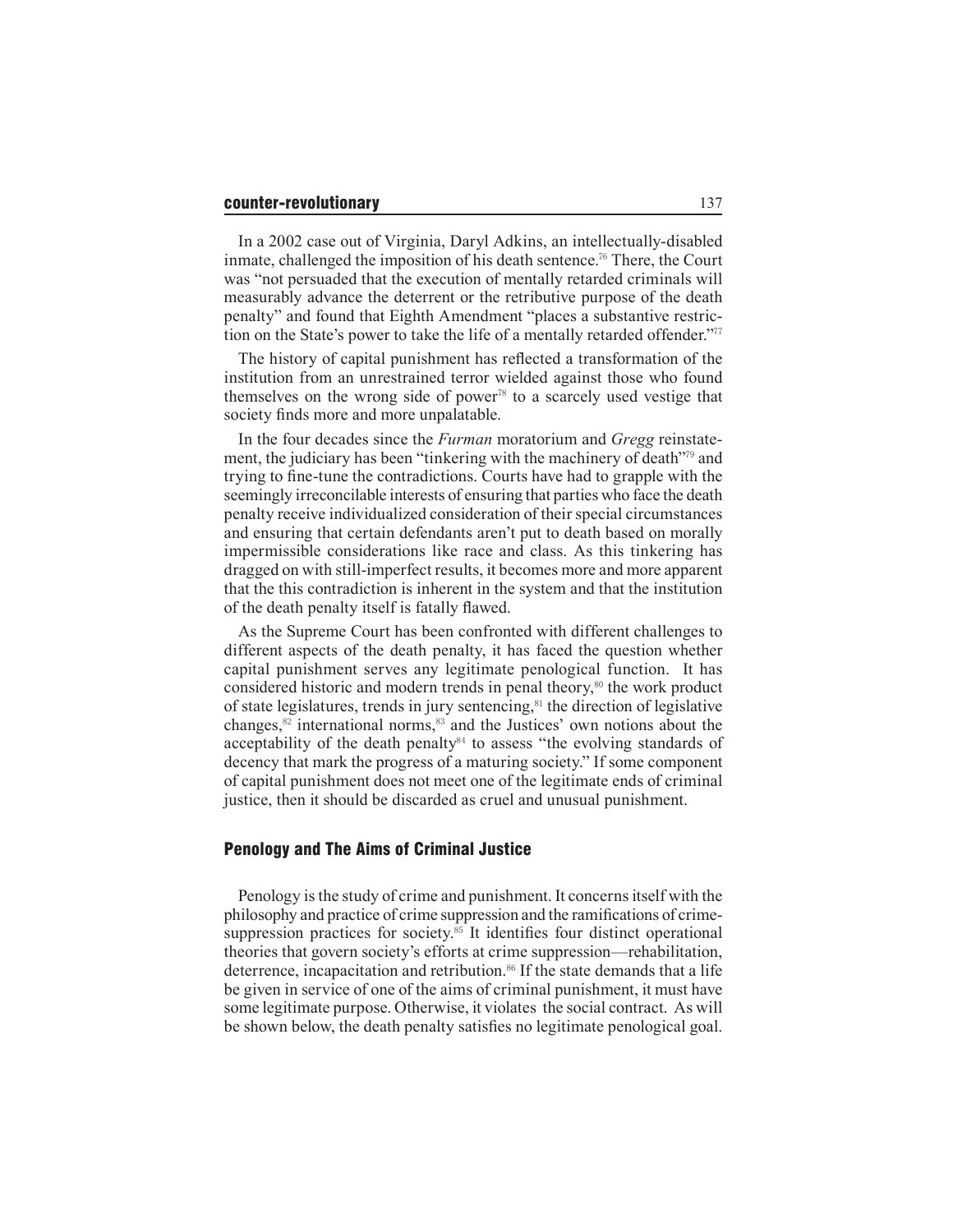## I. Rehabilitation

Rehabilitation seeks to rehabilitate and reform an offender to allow him or her to reintegrate back into society.87 Various schemes help to facilitate rehabilitation including community service, mental health counseling, substance abuse programs, job training, and victim-offender encounters.<sup>88</sup> The idea is to eliminate the negative infuences on an offender's life while developing positive infuences and strengthening the offender's ties to the community. Poetically, the practice of rehabilitation is the quest to relocate an offender's misplaced humanity.

The Court, for obvious reasons, considers rehabilitation to be an irrelevant penological consideration for death penalty cases. As Justice Stewart recognized in his concurrence in *Furman,*

The penalty of death differs from all other forms of criminal punishment, not in degree but in kind. It is unique in its total irrevocability. It is unique in its rejection of rehabilitation of the convict as a basic purpose of criminal justice. And it is unique, fnally, in its absolute renunciation of all that is embodied in our concept of humanity."89 Subsequent cases before the Court have consistently considered only deterrence and retribution as valid penological considerations in death penalty cases.<sup>90</sup>

Because of the procedural protections that govern how death sentences are carried out, a capital inmate spends an average of 176 months, nearly ffteen years, on death row before execution.91 This penal purgatory provides an excellent opportunity for an offender to receive rehabilitative programming. In the event that death row inmates fnd themselves released from their capital sentences either because of actual innocence or for procedural reasons, it would beneft the offenders and their communities were they to emerge equipped with some level of training in the skills required in polite society. Nevertheless, the Court continues to refuse to acknowledge the value of rehabilitation for capital inmates.

The classic study of inmates released as a result of post-*Furman* commutations convincingly demonstrates that death row inmates can be rehabilitated.92 For example, *Evans v. Muncy*93 involved a Virginia inmate convicted of murder and sentenced to death after a jury found that "if allowed to live Evans would pose a serious threat of future danger to society."94 This was the sole aggravating factor warranting a death sentence instead of a sentence of life without parole. Three years later, Evans found himself in the midst of a prison riot with multiple hostages taken. Guards and nurses taken hostage later swore affdavits that Evans "took decisive steps to calm the riot, saving the lives of several hostages, and preventing the rape of one of the nurses."95 Evans claimed that his uncontested heroic action was proof that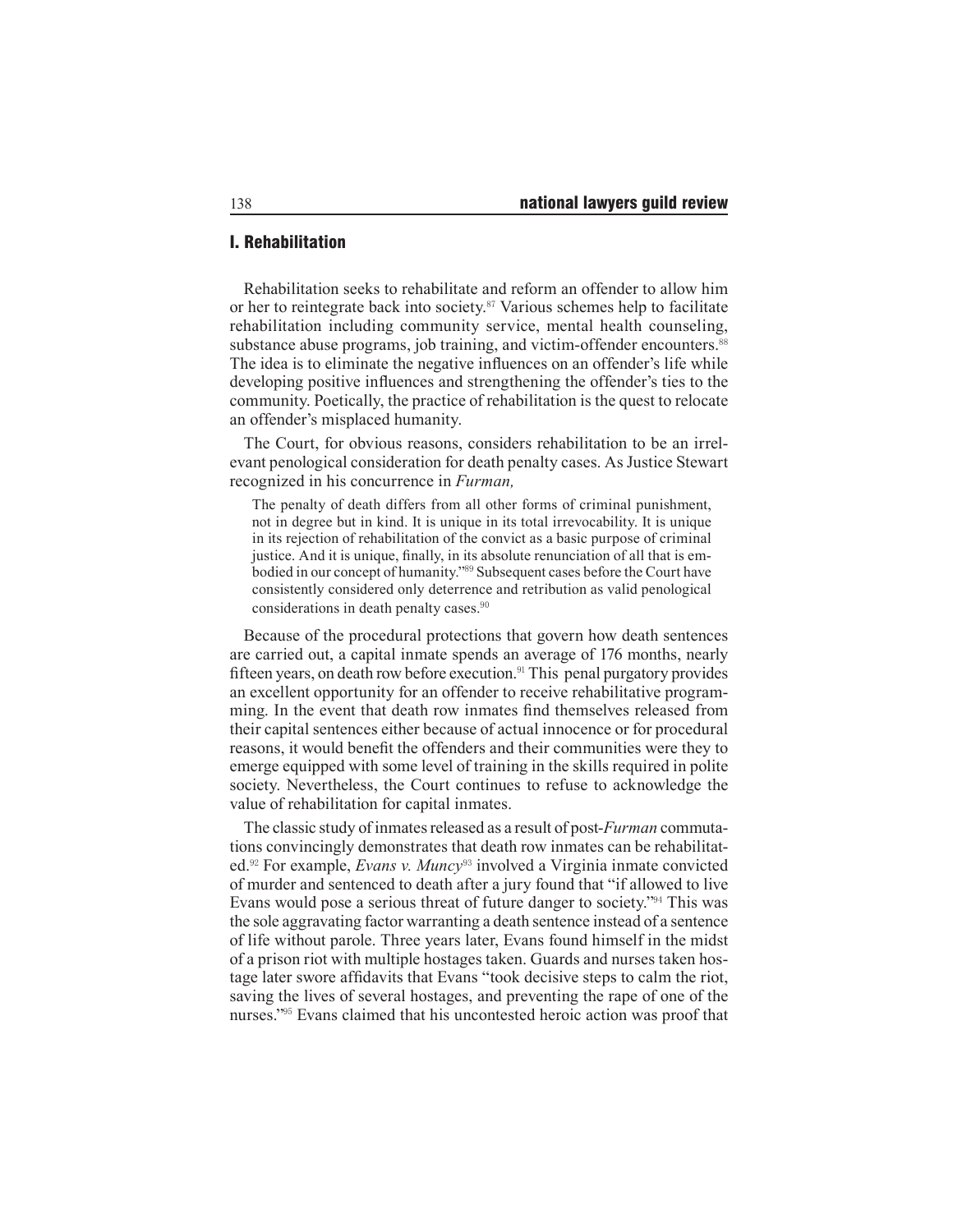he posed no serious threat of future danger to society and that accordingly, he should not have been sentenced to death. The Supreme Court declined to entertain his petition for a stay, and he was executed.

Is it possible that Evans had been rehabilitated by his three year stay on death row? We will never know what was in his heart or whether his case speaks to the possibility of rehabilitation on death row. We do know that on average, death row inmates are no more violent then offenders in the general prison population and that they respond positively to programming opportunities and privileges.96 We also know, as Justice Marshall noted in his concurrence in *Furman*, that "[d]eath, of course, makes rehabilitation impossible."<sup>97</sup>

#### II. Deterrence

Deterrence seeks to reduce criminal activity by using punishment as a warning or threat. Deterrence seeks to impose serious consequences, thus discouraging people from undertaking antisocial activities.<sup>98</sup> The death penalty serves as the state's ultimate deterrent. Specifc deterrence seeks to dissuade the individual malefactor from recidivism, while general deterrence seeks to deter others from crime.<sup>99</sup> Punishment serves a closely related educational function in the hope that when people know what the punishment is for criminal activity, they will be dissuaded. The death penalty serves no function as a specifc deterrent. Once executed, a person can no longer be deterred; he or she is only incapacitated, which will be discussed below. The only relevant question , therefore, is whether execution serves a general deterrent function.

Statistics demonstrate that the murder rate in states that do not have capital punishment is notably lower then states that embrace capital punishment enthusiastically.100 Those statistics fail to account for glaring discrepancies in poverty and education rates. A study done in 2008 indicates that the consensus of criminologists, north of 88% of those surveyed, say the death penalty "does not add any signifcant deterrent effect above that of longterm imprisonment."101 A 1995 survey asked police chiefs, "What, in your opinion, works in the battle against crime?" The expanded use of the death penalty was the choice of only 1% of respondents, ranking well behind social programs addressing drug abuse, improved economic opportunity, improved education, and more police officers on the streets.<sup>102</sup> However, other studies can be found to validate the practice.103 In its 2012 metaanalysis, the National Research Council concluded that "research to date is not informative about whether capital punishment decreases, increases, or has no effect on homicide rates[;] [t]herefore, these studies should not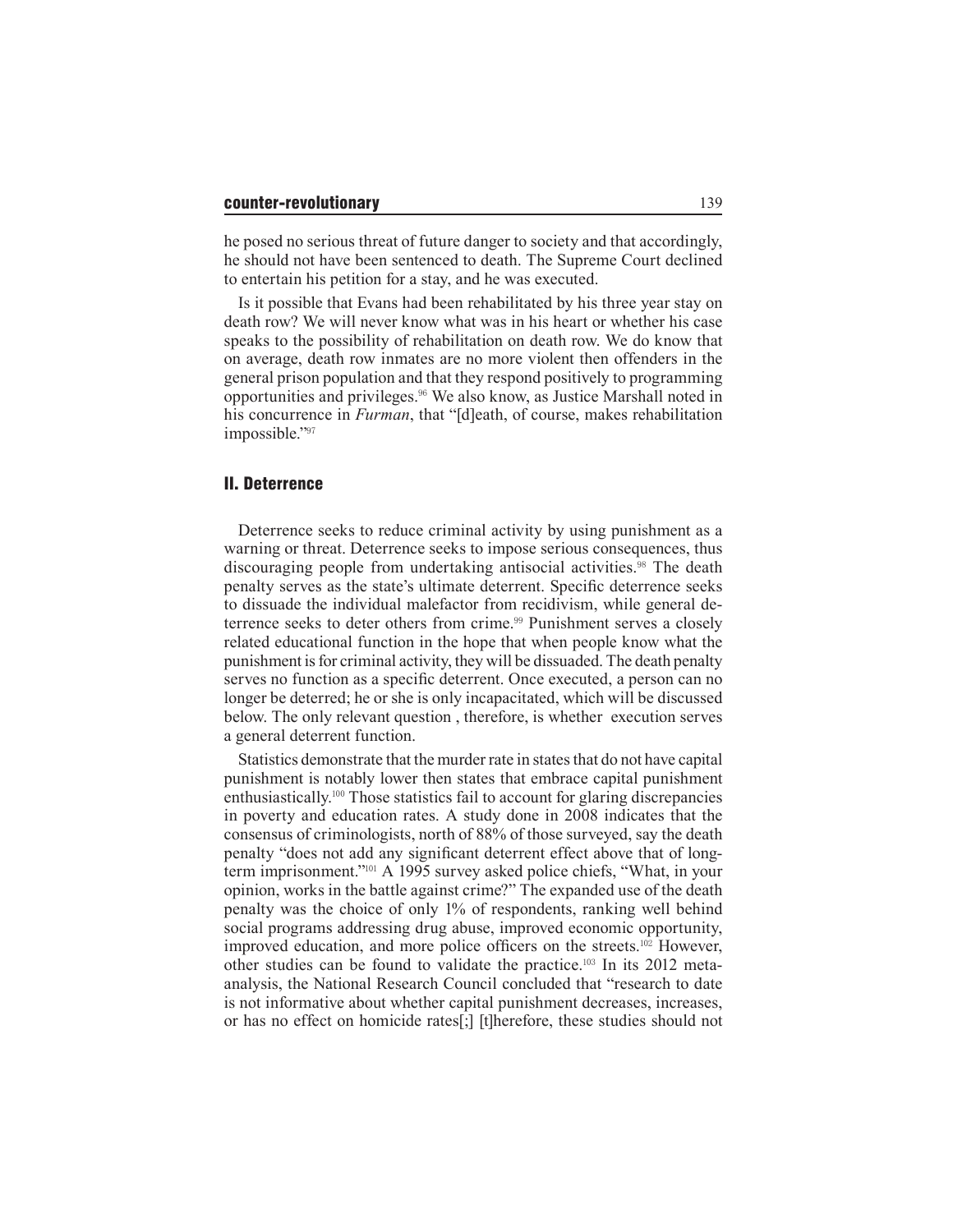be used to inform deliberations requiring judgments about the effect of the death penalty on homicide."<sup>104</sup>

It cannot be demonstrated that the death penalty has any value as an effective deterrent. Thus, this argument for capital punishment ought to be abandoned. The connection between capital punishment and general deterrence is too tenuous and too ephemeral to be considered a legitimate reason to continue the practice. As Justice Stevens put it, "[t]he legitimacy of deterrence as an acceptable justifcation for the death penalty is also questionable, at best. Despite 30 years of empirical research in the area, there remains no reliable statistical evidence that capital punishment, in fact deters potential offenders. In the absence of such evidence, deterrence cannot serve as a suffcient penological justifcation for this uniquely severe and irrevocable punishment."<sup>105</sup>

Assuming, *in arguendo*, that it could be conclusively demonstrated that capital punishment does have some value as a general deterrent to criminality, the practice would still be unacceptable. A liberal state has a moral responsibility to persuade with reason, not to cow with fear. While the "terror of some power" may have been acceptable for early modern pessimists like Thomas Hobbes, John Locke and his ideological progeny won the great debate over how a legitimate government should behave. The threat of death as a social deterrent hearkens back to a medieval mindset when the "ritualized and regulated application of violence on the state's behalf" was used to "shock spectators and to reaffrm divine and temporal authority" in a "theater of horror."106 As a society, we ought to have moved away from that kind of barbarity. It is time our penological methods refect that.

# III. Incapacitation

Incapacitation as a penological goal seeks to remove a specifc offender from society.107 The death penalty makes that removal permanent. Incapacitation is a close cousin to specifc deterrence in that it seeks to proactively prevent future offending by a specifc offender. While deterrence aims to reduce the probability of future offending through the imposition of undesirable consequences, incapacitation seeks to remove an offender from society. In that regard, the penological philosophy of incapacitation abandons the notion of appealing to the better angels of an offender's nature. There is no lesson to learn, no element of rehabilitation or reeducation, no attempts to salvage some humanity from the offender; there is merely an effort to limit an offender's ability to cause future harm through the crudest means available.

While incapacitation may have a straightforward appeal and be tempt-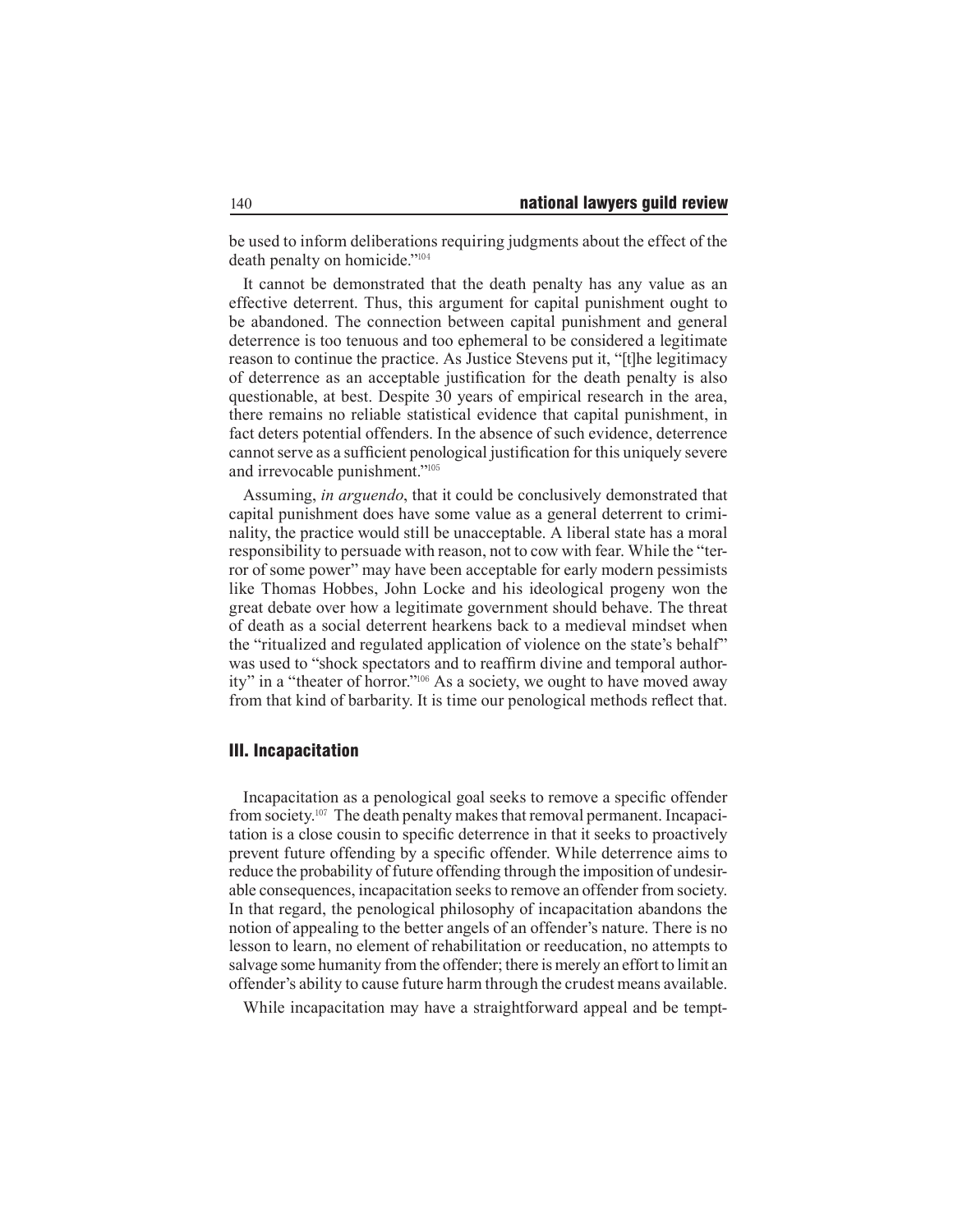ingly practical, divorced from lofty notions about humanity and restorative justice, utilizing the death penalty for incapacitation is excessive. If the aim of incapacitation is solely to remove an offender from society to prevent the offender from being able to offend again, a term of natural life in prison would serve that end.

In the four decades since the reinstatement of the death penalty, a recurring concern for the Court has been proportionality and excessiveness. When a punishment is excessive, it becomes cruel and unusual.108 The Court has created a two-part test for excessiveness: "[f]irst, the punishment must not involve the unnecessary and wanton infiction of pain . . . [and s]econd, the punishment must not be grossly out of proportion to the severity of the crime."109 Under the penological purpose of incapacitation, the death penalty fails that test. While murder is a severe offense and the punishment for murder should also be severe, the penological aim of incapacitation is not about meting out justice or serving up revenge. Incapacitation is pragmatic and utilitarian, concerned solely with removing an offender from society. The death penalty is not being used to incapacitate criminal masterminds or notorious escape artists; it is applied to an unlucky cross-section of murderers no more diffcult to incapacitate through a life sentence than any other offender.<sup>110</sup> Modern prisons are more than capable of dealing with even the most hardened offenders.111 Extreme isolation in 'SuperMax' prisons presents ethical issues of its own, however.<sup>112</sup>

In 1764, the Italian jurist, Enlightenment philosopher, and pioneering penologist Cesare Beccaria derided the death penalty as "a war of a whole nation against a citizen whose destruction they consider as necessary or useful to the general good."113 Utilizing the death penalty as a means of incapacitation is as disproportionate and excessive as the asymmetrical warfare of a nation against a citizen. Accordingly, the death penalty does not meet the purposes of incapacitation. If the death penalty is to be justifed, it will have to be through some other penological purpose.

# IV. Retribution

Retribution as a penological goal seeks to impose just desert punishment on an offender for wrongdoing.114 Of the four penological models of crime suppression, retribution is the only one that is backward-looking, seeking to deliver punishment proportional to the offense. As public policy, retribution seems to scratch the innate itch for justice to see the guilty righteously punished for their transgressions. In that way, retribution is penology being the most honest with itself. It may be argued that the societal need for retributive justice is hardwired into our primate brains. The philosophical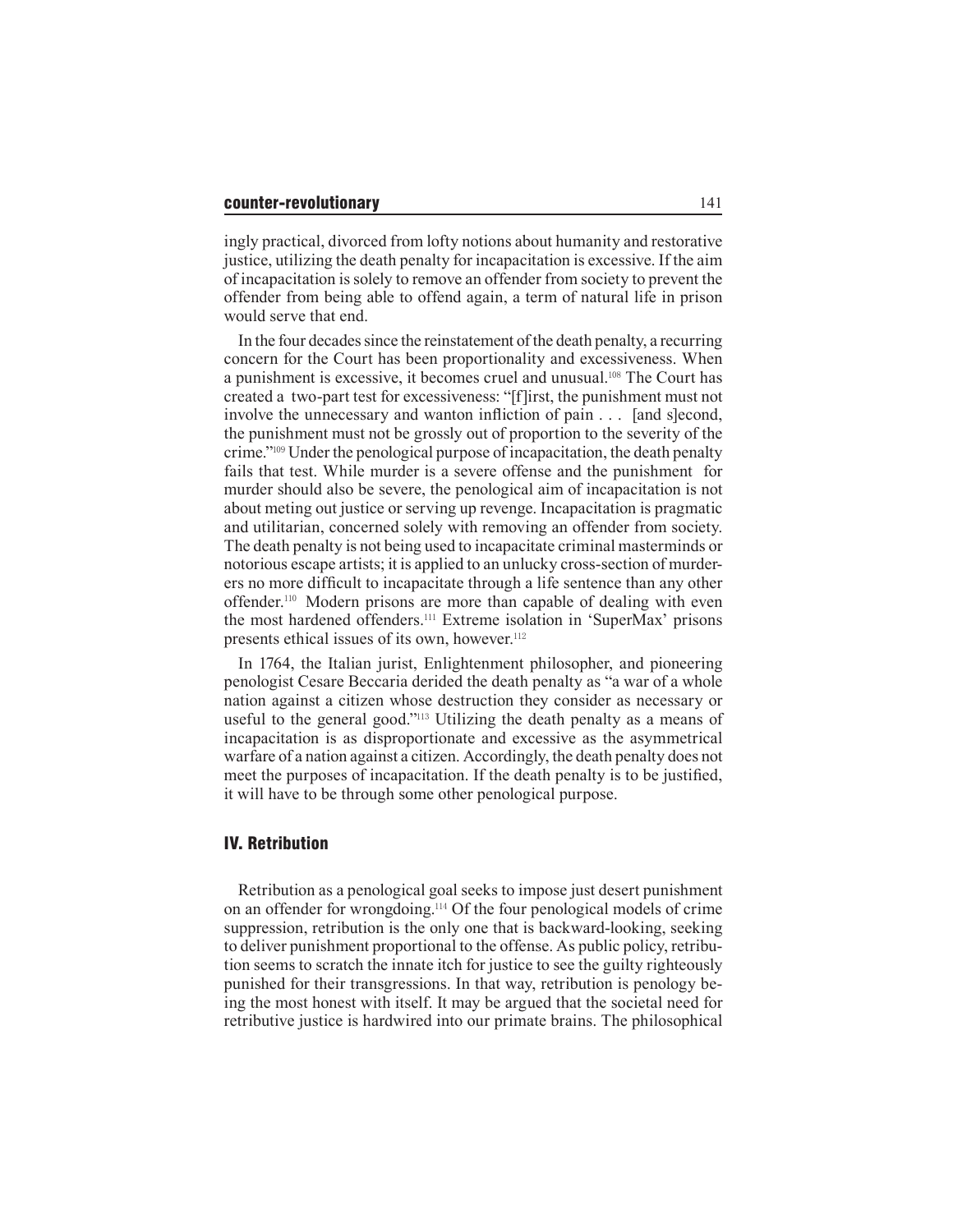debate between Locke and Hobbes about the nature of man and government is paralleled in biology. In the late eighteenth century, post-*Origin of Species,*115 the English evolutionary biologist and "Darwin's Bulldog," Thomas Huxley, found himself defending evolutionary competition not only against the religious and political conventions of the day but also against a small minority who were unwilling to discount the evolutionary power of cooperation and mutual aid. Huxley believed "violence in the evolutionary past to have been frequent and adaptive[,]" leaving modern humans with a legacy of "dominance hierarchies and relatively frequent deaths from aggression."116 In contrast, Pytor Kropotkin, the Russian naturalist and anarchist philosopher, believed humans to be "a naturally benign and unaggressive species, comparable to primates that have a consistently low frequency of confict" and that violence was largely a product of "recent cultural novelties."117 Recent literature suggests that they were both right.<sup>118</sup> A distinction exists between "reactive violence," violence that erupts from a swell of anger, frustration, or fear, and "proactive violence[,]" which is planned and calculated. Human brains, it seems, are hardwired with a lower propensity for reactive aggression compared to our closest primate cousins and a higher propensity for proactive aggression.<sup>119</sup> Biologically, human nature has no requirement for blind, reactive violence. However, regardless of whether humans are hard wired to violence and vengeance, or to cooperative behavior, retributive philosophy seeks to circumvent individual violence by placing the power to punish with the state. Thus retribution, whatever its origins, seeks to regularize the imposition of state violence. As such, it must be subservient to larger criminological aims. And here it founders. The one thing that any retributive philosophy is aimed at avoiding is the consequentialism of utilitarian theories that allow for the execution of the innocent. We know that we execute the innocent. Moreover, so long as humans are prone to error, that risk cannot be eliminated. Therefore, retribution as a basis for the death penalty has an Achilles heel.<sup>120</sup>

The Supreme Court seems to acknowledge the tension inherent in validating reactive, itch-scratching violence as state policy. In *Furman*, the Court had a colloquy amongst its members about the validity of retribution as a penological goal. Justice Stewart insisted that "[t]he instinct for retribution is part of the nature of man, and channeling that instinct in the administration of criminal justice serves an important purpose in promoting the stability of a society governed by law."121 Justice Marshall, however, was unwilling to give retribution the Court's imprimatur. "Retaliation, vengeance, and retribution have been roundly condemned as intolerable aspirations for a government in a free society . . . the Eighth Amendment itself was adopted to prevent punishment from becoming synonymous with vengeance . . . [t]o preserve the integrity of the Eighth Amendment, the Court has consistently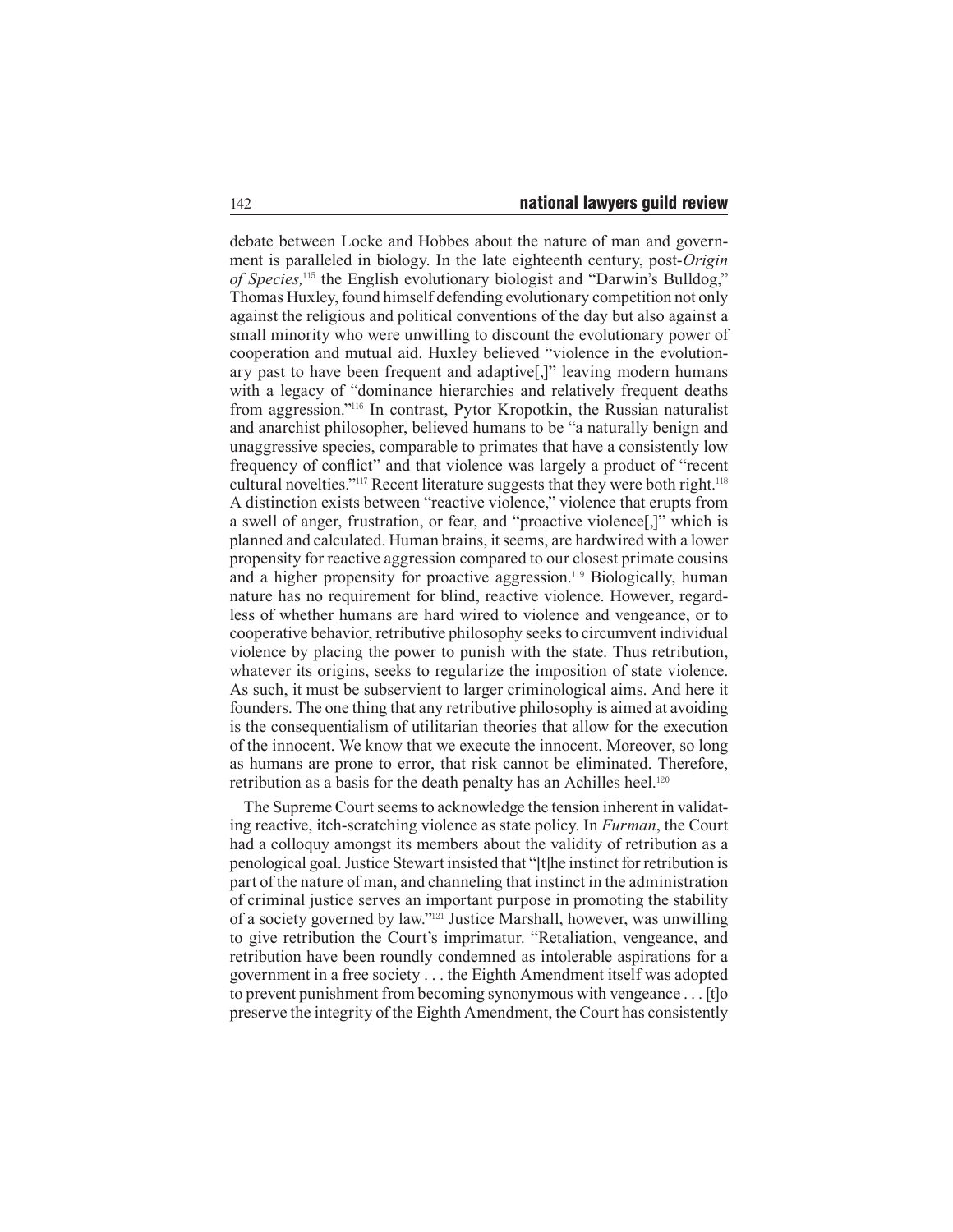denigrated retribution as a permissible goal of punishment."122 Ultimately the Court was unable to reach a consensus on the validity of retribution as a penological aim. The Court only agreed that the death penalty is valid as predicated on one of the penological goals, though never saying which.<sup>123</sup>

Retribution as a social policy is as old as the code of Hammurabi, the *lex talionis*, an eye for an eye, a tooth for a tooth; yet, as a matter of practice, we no longer take eyes for eyes or teeth for teeth. The death penalty is the only remaining instance of the punishment imposed literally matching the crime. Every other transgression against person or community can be reduced into a term of imprisonment, community service, or fne, and yet we continue to insist that a certain few deaths every year be met with corresponding death. The practice is an anachronism.

The families of victims of capital crimes may call for the murderers of their loved ones to be torn apart fstful by bloody, screaming fstful; this instinct is understandable and appropriate, but we recognize that there is no place in modern society for that kind of horror. The social contract requires citizens to yield their personal interests in vengeance to the state. While it may be tempting to heed the cry of the victims of capital crimes, to pay due deference to the family left behind calling for vengeance, a liberal state must resist that impulse. The state acts in the place of the injured party to seek justice, though when it does so, it must consider factors separate from the righteous blood-lust of the injured parties. Questions of humanity, restraint, decency, and national aspiration are beyond the scope of the individual wronged party, but these ideals must always be considered by the liberal state. As Justice Marshall articulated in *Furman*, "the Eighth Amendment is our insulation from our baser selves."124 Because the urge for retribution is not a necessary component of human nature, because retribution is outmoded, and because we can live without it, we should live without it.

In his concurrence in *Furman,* Justice White said that when divorced from the social ends it was deemed to serve, the death penalty becomes "the pointless and needless extinction of life with only marginal contributions to any discernible social or public purposes. A penalty with such negligible returns to the state would be patently excessive and cruel and unusual punishment violative of the Eighth Amendment."125 Here, it has been demonstrated that the death penalty no longer serves any discernible social or public purpose. The death penalty is not effective as a form of rehabilitation; it is dubious as a deterrent; it is excessive as a means of incapacitation; and it is both unseemly and unnecessary as a form of retribution. Accordingly, it should be abandoned.

Sentencing capital offenders to signifcant terms of confnement in prison with rehabilitative programing and the possibility of eventual release satisfes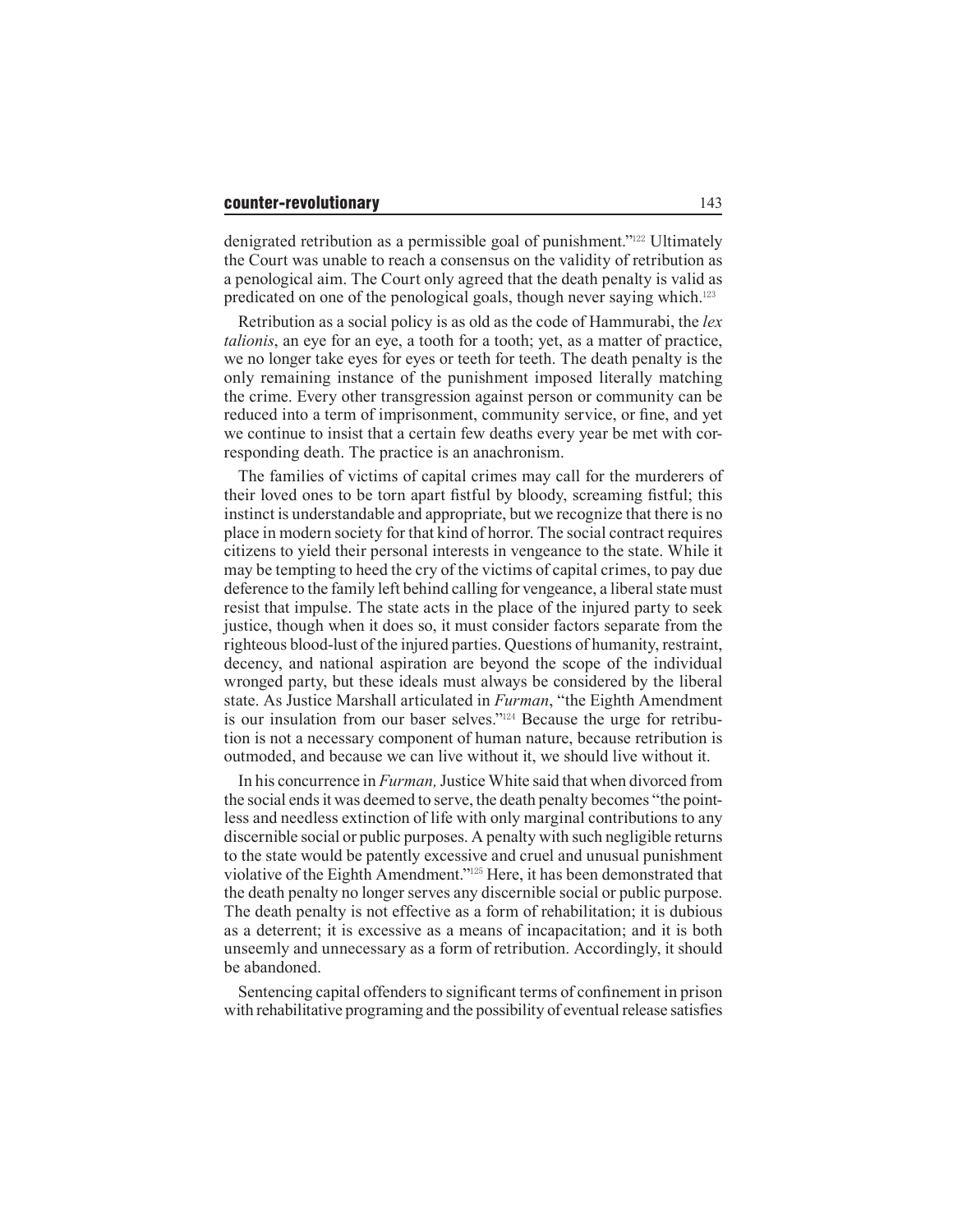all of the penological aims of crime suppression while remaining within the aspirational confnes of the liberal state. A signifcant term of confnement is severe enough to deter members of the community from considering criminality while effciently incapacitating the offender and neutralizing his or her ability to cause future harm. A signifcant term of confnement satisfes the desire for retribution without debasing the convicted party and discrediting the state in the process. Finally, a signifcant term of confnement with an eventual release date, even decades into the future, acknowledges the basic humanity of the offender, the offender's ability to change, and the possibility of rehabilitation. Respecting life and honoring the indelible humanity of the citizenry are fundamental frst principles upon which the liberal state was founded.

#### The Death Penalty is Inconstant with Liberal Values

As demonstrated above, the death penalty serves no legitimate penological purpose that cannot be met through a term of signifcant incarceration and rehabilitation. It must then be asked, what societal function does the death penalty serve? While there is an argument to be made that the death penalty exists because it enjoys marginal popularity, meager popular support cannot suffce to justify a public policy as consequential as capital punishment.

Capital punishment currently holds a slim popular majority nationwide. In a 2016 Pew Research poll, only 49% of respondents favor the death penalty for people convicted of murder, while  $42\%$  oppose the death penalty.<sup>126</sup> This fgure represents a 40-year low in the death penalty's popularity, down from a high of 78% approval in the mid-1990s.<sup>127</sup> Among the reasons for the decline in support for the death penalty since the 1990s is an increasing awareness of actual innocence; 71% of Americans surveyed say that there is some risk that an innocent person will be put to death, and only 26% believe the institution has suffcient safeguards against the execution of innocents.128 In 2018, the percentage of capital punishment supporters rose to 54% with 39% in opposition.<sup>129</sup>

Capital punishment continues to enjoy a degree of popularity. Voters seem to approve of it and politicians run on it because it feels good to scratch the itch of retribution, but democratic approval alone does not make the practice inherently valid. The Court considers a number of factors, including public sentiment, when evaluating the "evolving standards of decency" that inform cruel and unusual punishment,<sup>130</sup> but a thin majority of public opinion is a fimsy consideration in matters of life and death. Democracy is important, but it is not the *raison d'être* of the liberal state. The will of the majority must always be tempered by respect for the rights of the minority. Our inalienable natural rights ought not be decided by the ebb and fow of popular opinion.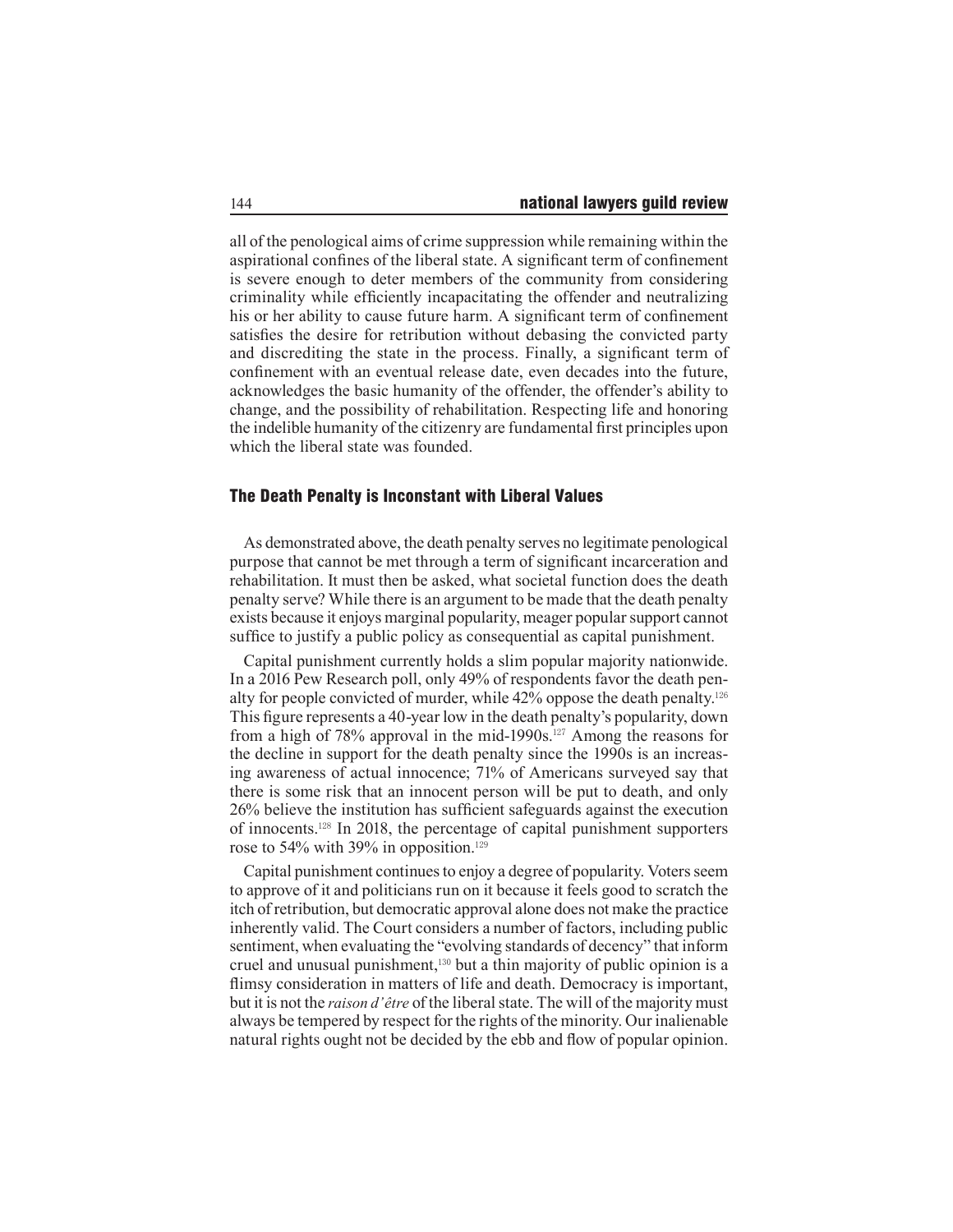#### counter-revolutionary and the state of the state of the state of the state of the state of the state of the state of the state of the state of the state of the state of the state of the state of the state of the state of t

The death penalty is a favorite implement of some of the world's most repressive and repugnant regimes. The countries with the highest instances of capital punishment are, in descending order, China, Iran, Saudi Arabia, Iraq, Pakistan, Egypt, Somalia, and the United States.131 To be fair, the lion's share of the world's annual executions occur in the top fve countries, with the United States executing 23 people in 2017 compared to Saudi Arabia's 146 and China's 1,000-plus.132 However, in the past decade, the U.S. has held a position among the top-five executing nations on several occasions.<sup>133</sup> The inclusion of the U.S. on such an ugly and ignominious list ought to be cause for public concern.

Repressive regimes use the death penalty as a means of social control, not only for the removal of citizens the state considers inconvenient but more broadly to cultivate a sense of fear in the population at large. When a population knows that its government can lay claim to citizens' lives, the relationship between citizen and state changes. In that way, the death penalty serves as an omnipresent reminder of the state's awesome and horrible power. In her essay, *The Liberalism of Fear*, the political theorist Judith Shklar asserted that "systematic fear is the condition that makes freedom impossible and it is aroused by the expectation of institutional cruelty and by nothing else."134 Where the threat of institutional cruelty and systemic fear exist, true freedom cannot. Because freedom and fear seem to be mutually exclusive, the United States ought to fnally rid itself of the institution of capital punishment.

### Conclusion

On October 11, 2018, in a unanimous *en banc* decision, the Supreme Court of Washington State ruled that the state's death penalty scheme was unconstitutional as applied.<sup>135</sup> The Court held that the "arbitrary and racially biased manner" in which the death penalty had been imposed was violative of state constitutional protections against the infiction of cruel punishments.136 Washington now joins 19 other states and the District of Columbia in rejecting the death penalty either through popular referendum or judicial edict.137 This development is welcome and happy news for libertarian skeptics, constitutional purists and, most especially, the death row inmates of Washington State whose capital sentences have been converted to life imprisonment. It remains unsatisfying, however, that the decision addressed only the faws in Washington's capital punishment scheme as applied, and not the system itself. While laudable in its result, the Washington Supreme Court's opinion continues ignores the greater point that the death penalty is always incompatible with our professed values.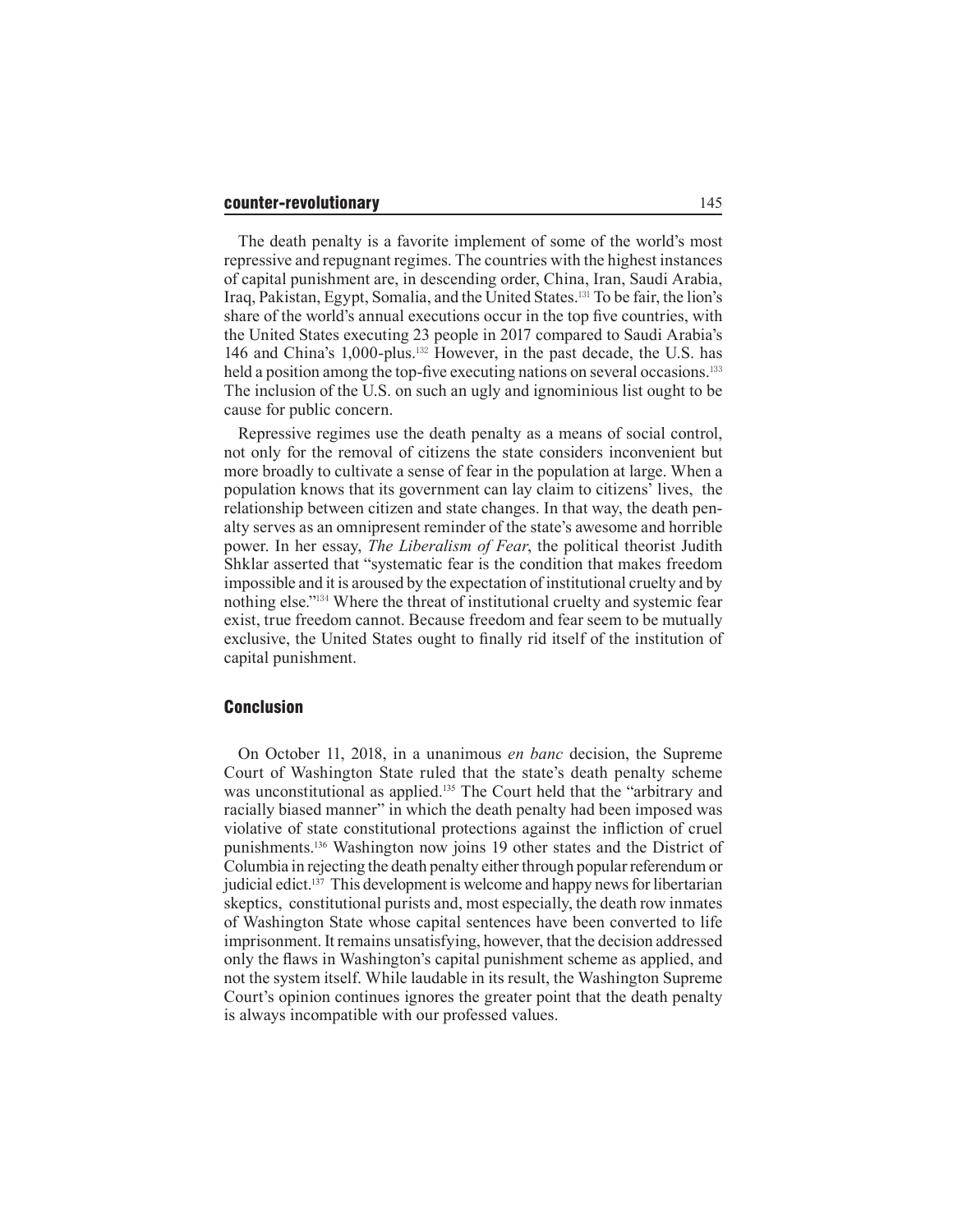By birth or naturalization, Americans have entered into a social contract with the state. This contract guarantees people's natural rights, which exist outside of the political realm: life and liberty. When a person has transgressed with suffcient severity against the state, his or her liberty may be curtailed to serve the greater good, but it is not justifable to take the transgressor's life. Capital punishment is demonstrably devoid of any legitimate penological purpose that cannot be achieved through a term of imprisonment and rehabilitative programming. In that way, the death penalty is gratuitous and excessive and inches ever closer to constitutional rebuke with every passing day. History has been on a slow march toward eliminating the death penalty for the last fve decades. It is time now to fnally and totally acknowledge that the death penalty is so fundamentally fawed that no amount of tinkering with the machinery can save it. As an institution, the death penalty is morally disquieting, contrary to our American aspirations, and grotesquely illiberal. It is time now to consign the practice to the dustbin of history.

#### **NOTES**

- 2 Laurelyn Whitt & Alan W. Clarke, *Bringing It Home: North American Genocides*, 20 J. GENDER, RACE & JUSTICE, 263 (2017).
- 3 The first African slaves were introduced to British North America in 1619, Jamestown, Virginia. Less well known is the enslavement of North America's Indigenous peoples which accompanied the genocide of Indigenous Nations.
- 4 Benjamin Rush, one of the signers of the Declaration of Independence, argued for abolishing the death penalty. Michigan was the first state to abolish the death penalty in 1847.
- 5 Kenneth Minogue, Terence Ball, Richard Dagger, Harry K. Girvetz, *Liberalism*, Encyclopedia Britannica (accessed July 18, 2018), *available online at* https://www. britannica.com/topic/liberalism.

- 7 Brian Duignan, *Enlightenment*, Encyclopedia Britannica (accessed 18, July, 2018), *available online at* https://www.britannica.com/event/Enlightenment-European-history.
- 8 John Locke, *Two Treatises of Government* 138-41 (1690), *available online at* http://www. yorku.ca/comninel/courses/3025pdf/Locke.pdf).

- 10 *Thomas Hobbes, Leviathan or The Matter, Forme and Power of a Common-Wealth Ecclesiastical and Civil* 78 *(Rod Hay ed., McMaster University Archive of the History of Economic Thought), available online at* https://socialsciences.mcmaster.ca/econ/ ugcm/3ll3/hobbes/Leviathan.pdf *(1651).*
- 11 Thomas Hobbes, *De Cive* 8 (Blackmask Online, 2000), *available online at* http://www. unilibrary.com/ebooks/Hobbes,%20Thomas%20- %20De%20Cive.pdf) (1651).

<sup>1</sup> *See, e.g*., Alan W. Clarke, Eric Lambert, and Laurie Anne Whitt*, Executing the Innocent: the Next Step in the Marshall Hypotheses*, 26 N.Y.U. REV. L. & Soc. CHANGE 309 (2000-2001).

<sup>6</sup> *Ibid.*

<sup>9</sup> *Ibid.* at 129.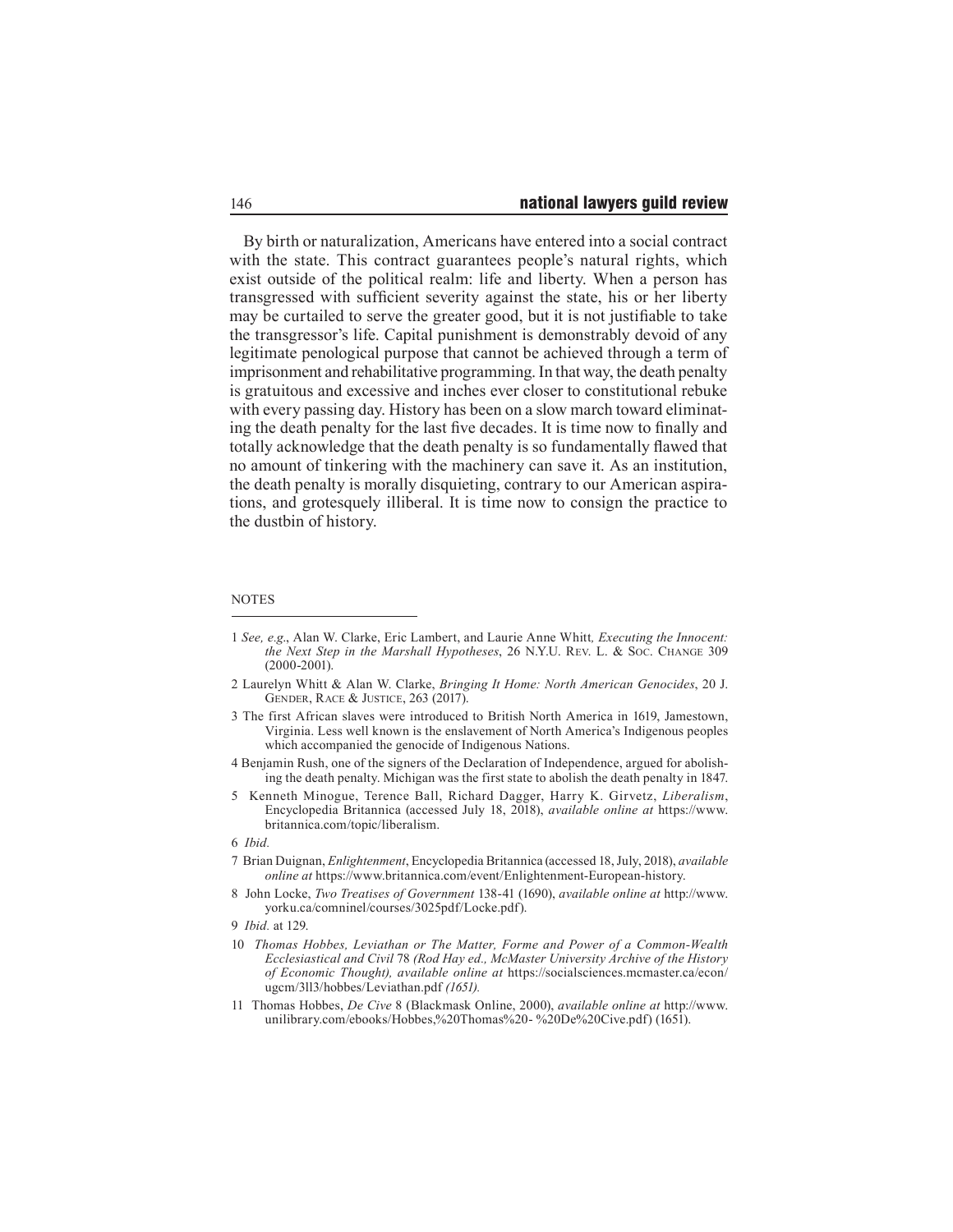- 12 *Leviathan, supra* note 10, at 103.
- 13 *Two Treatises of Government*, *supra* note 8.
- 14 Jean-Jacques Rousseau, *The Social Contract* 3 (Jonathan Bennett 2017), *available online at* https://www.earlymoderntexts.com/assets/pdfs/rousseau1762.pdf) (1762).
- 15 *Thomas Paine, Rights of Man 211 (The Political Writings of Thomas Paine, Boston, J.P. Mendum, 1870) (1791).*
- 16 *Thomas Paine, Common Sense (*Independence Hall Association), *available online at* http:// www.ushistory.org/paine/commonsense/sense2.htm) *(1771).*
- 17 L.W. King, translator, *The Code of Hamurabi*, Internet Sacred Text Archive (accessed 3, July, 2018), *available online at* http://www.sacred-texts.com/ane/ham (robbery ¶ 22; incest ¶ 157; abetting conspiracy ¶ 109; leaving the city gates with a slave ¶ 15).

- 19 Plutarch, *Life of Salon* 17 (accessed 3, July, 2018), *available online at* http://penelope. uchicago.edu/Thayer/E/Roman/Texts/Plutarch/Lives/Solon\*.html.
- 20 *Ibid*.
- 21 *Socrates was guilty as charged*, University of Cambridge (8, June, 2009), *available online at* https://www.cam.ac.uk/news/socrates-was-guilty-as-charged.
- 22 Exodus 21:12-14; Exodus 21:15,17; Leviticus 24:14; Leviticus 20:10; Leviticus 20:13, Exodus 22:19; Exodus 31:14.
- 23 Randall Coyne & Lyn Entzeroth, *Capital Punishment And The Judicial Process*, 4 (4th ed. 2012).
- 24 Helen Rawlings, *The Spanish Inquisition* 15 (2004); Brian P. Levack *The Witch Hunt in Early Modern Europe*, 49 (2. ed. 1995).
- 25 *Anne Glyn-Jones, Holding up a Mirror: How Civilizations Decline* 322 (*Revised 2nd ed. 2000).*
- 26 Coyne, *supra* note 23 at 5.
- 27 *Ibid*.
- 28 Doris Mary Stenton, *Magna Carta***, Encyclopedia Britannica (accessed 18, July, 2018),**  *available online at* **https://www.britannica.com/topic/Magna-Carta.**
- 29 Joshua Rozenberg *Magna Carta in the modern age* British Library (13, March, 2015), *available online at* https://www.bl.uk/magna-carta/articles/magna-carta-in-the-modern-age.
- 30 *See, e.g.,* Alan Clarke, *Habeas Corpus: The Historical Debate*, N.y.l. sch. J. hum. rts. 375, 380-89 (1998).
- 31 *Habeas Corpus Act*, British Library (accessed 19, July, 2018), http://www.bl.uk/learning/ timeline/item104236.html.
- 32 *The Bill of Rights*, British Library, (accessed 19, July, 2018), https://www.bl.uk/ collection-items/the-bill-of-rights.
- 33 *English Bill of Rights*, Yale Law School Lillian Goldman Law Library (accessed 3, July, 2018), *available online at* http://avalon.law.yale.edu/17th\_century/england.asp.
- 34 U.S. Const. art. I, § 9, cl. 2; U.S. Const. amend VIII.
- 35 U.S. Const. amend VIII.
- 36 Bryan Stevenson and John F. Stinneford, *The Eight Amendment,* Constitution Center (accessed 3, July, 2018), *available online at* https://constitutioncenter.org/ interactive-constitution/amendments/amendment-viii.
- 37 Michael H. Reggio, *History of the Death Penalty*, Frontline (accessed 3, July, 2018), *available online at* https://www.pbs.org/wgbh/pages/frontline/shows/execution/readings/history.html.

<sup>18</sup> *Ibid*.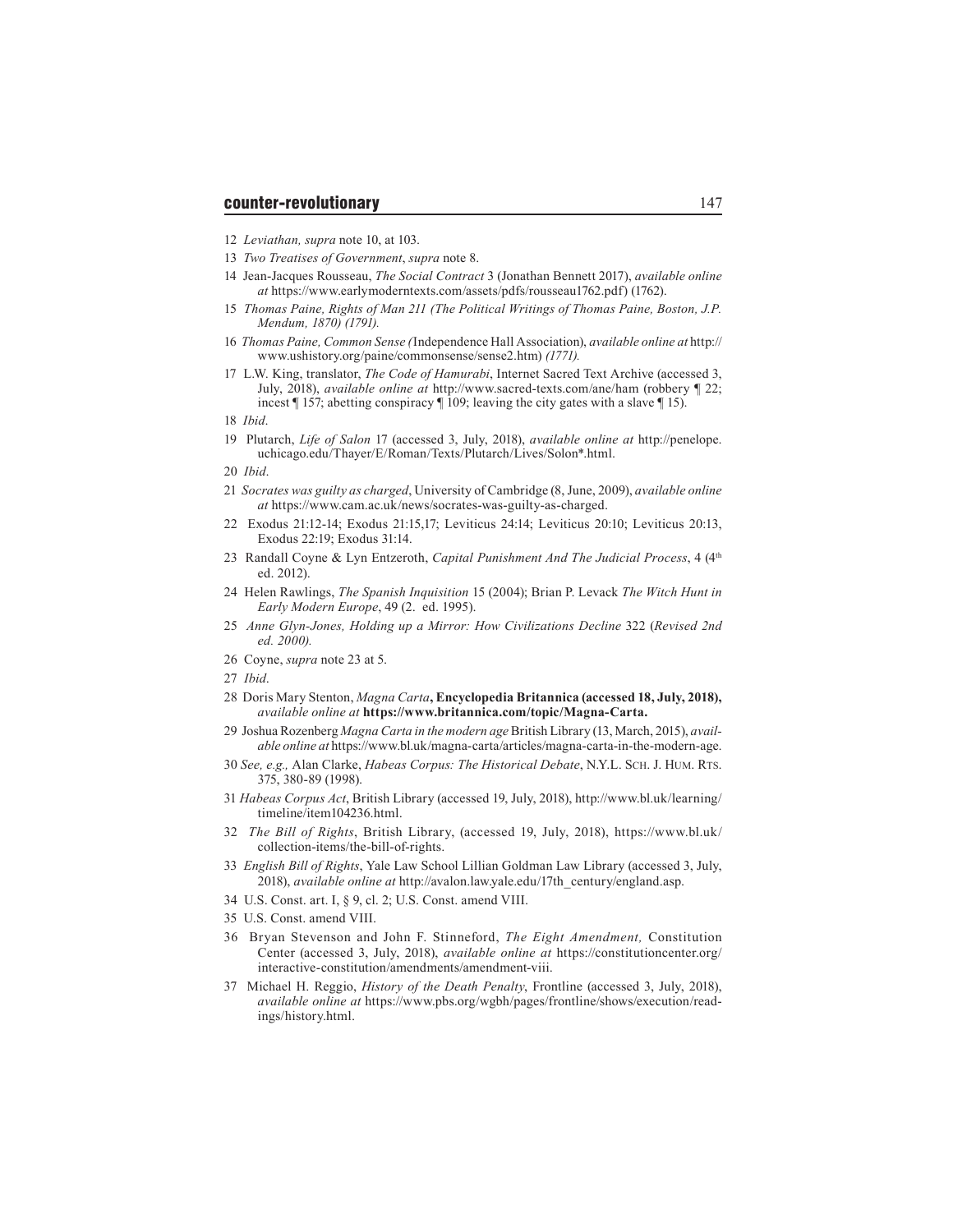- 38 United States Statutes At Large Vol. 1 1st Congress 2nd Sess. Ch. 9, *available online at https://en.wikisource.org/wiki/United States Statutes at Large/* Volume  $1/1$ st Congress/2nd Session/Chapter 9.
- *Ibid.* at sec. 33.
- 40 Phillip English Mackey, *Voices Against Death: American Opposition to Capital Punishment, 1787-1975,* xi-xii (1976).
- *Trop v. Dulles*, 356 U.S. 86, 87 (1958).
- *Ibid.* at 100-01.
- *Ibid.* at 101.
- *See generally Furman v. Georgia*, 408 U.S. 238, 240 (1972); *Gregg v. Georgia*, 428 U.S. 153, 198 (1976).
- *See generally Coker v. Georgia*, 433 U.S. 584, 597 (1977); *Kennedy v. Louisiana*, 554 U.S. 407, 446–47 (2008); *Enmund v. Florida*, 458 U.S. 782, 801 (1982); *Thompson v. Oklahoma*, 487 U.S. 815, 837–38 (1988); *Roper v. Simmons,* 543 U.S. 551, 578 (2005); *Atkins v. Virginia*, 536 U.S. 304, 321 (2002).
- *Furman v. Georgia*, 408 U.S. 238 (1972).
- 47 James W. Marquart & Jonathan R. Sorensen, *A National Study of Furman Commuted Inmates: Assessing the Threat to Society from Capital Offenders*, 23 Loy. L.A. L. REV. 5, 14 (1989).
- *Ibid.* at 22.
- *Furman*, 408 U.S. at 309–10 (Stewart, J. concurring) ("For, of all the people convicted of rapes and murders in 1967 and 1968, many just as reprehensible as these, the petitioners are among a capriciously selected random handful upon whom the sentence of death has in fact been imposed.").
- *Ibid.* (Stewart, J. concurring).
- *Ibid.* at 238 (Brennan, J. concurring).
- *Gregg v. Georgia*, 428 U.S. 153 (1976).
- *Ibid.* at 187.
- *Ibid.* at 197.
- *Ibid.*
- *Ibid.* at 198.
- *Ibid.*
- *Coker v. Georgia*, 433 U.S. 584 (1977).
- *Ibid.* at 593.
- *Ibid. at* 597.
- *Ibid.* at 598.
- *Ibid.* at 446–47.
- *Enmund v. Florida*, 458 U.S. 782 (1982).
- *Ibid.* at 785.
- *Ibid.* at 801.
- *Ibid.* at 800.
- *Tison v. Arizona*, 481 U.S. 137 (1987).
- *Ibid.* at 157.
- *Thompson v. Oklahoma*, 487 U.S. 815 (1988).
- *Ibid.* at 837–38.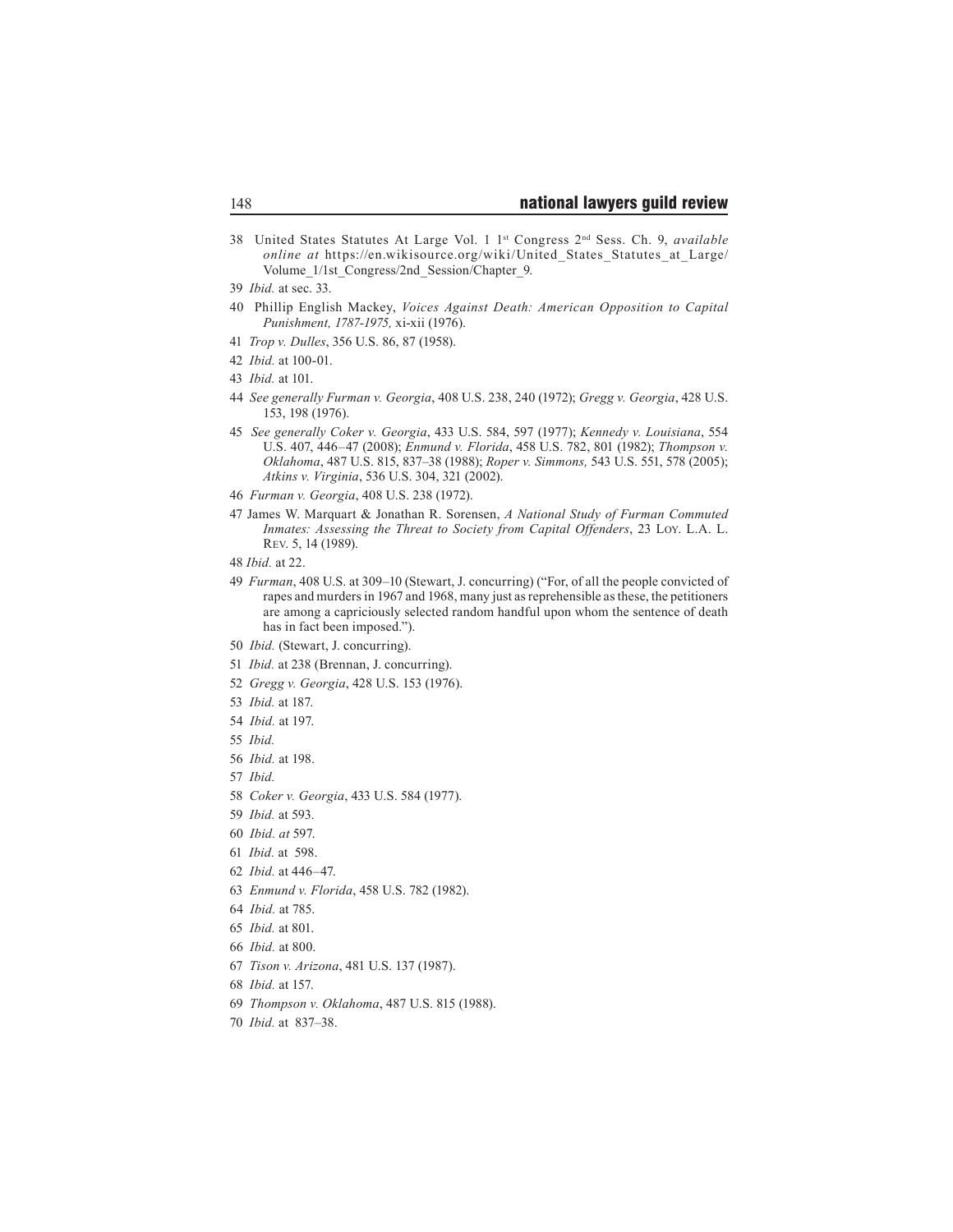- 71 *Ibid.* at 838.
- 72 *Stanford v. Kentucky*, 492 U.S. 361 (1989).
- 73 *Ibid.* at 380.
- 74 *Roper v. Simmons*, 543 U.S. 551 (2005).
- 75 *Ibid.* at 578.
- 76 *Atkins v. Virginia*, 536 U.S. 304 (2002).
- 77 *Ibid.* at 321.
- 78 *See, e.g.,* D. Hay, P. Linebaugh, E.P. Thompson (eds.), *Albion's Fatal Tree: Crime and Society in Eighteenth-Century England* (2nd ed., with new introductions, 2011).
- 79 *Callins v. Collins*, 510 U.S. 1141, 1145 (1994) (Blackmun, J. dissenting.)
- 80 *Stanford* 492 U.S. at 380.
- 81 *Thompson* 487 U.S. at 821–22.
- 82 *Atkins,* 536 U.S. at 315.
- 83 *Trop*, 356 U.S. at 102. ("The civilized nations of the world are in virtual unanimity that statelessness is not imposed as punishment for crime").
- 84 *Atkins*, 536 U.S. at 312.
- 85 *Penology*, Encyclopedia Britannica, (accessed 19, July, 2018), *available online at* https:// www.britannica.com/topic/penology.
- 86 Misty Kifer, Craig Hemmens, Mary Stohr, *The Goals of Corrections: Perspectives from the Line*, Crim. Just. Rev. v.28 Issue 1 (2003).
- 87 Meghan J. Ryan, *Death and Rehabilitation*, 46 U.C. Davis L. Rev. 1231, 1261-2 (2013), *available online at* https://lawreview.law.ucdavis.edu/issues/46/4/Articles/46-4\_Ryan.pdf.
- 88 *Ibid*. at 1238.
- 89 *Furman*, 408 U.S. at 306 (Stewart, J. concurring).
- 90 *Kennedy*, 554 U.S. at 441 ("capital punishment is excessive when . . . it does not fulfill the two distinct social purposes served by the death penalty: retribution and deterrence; *Gregg*, 428 U.S. at 183 "The death penalty is said to serve two principal social purposes: retribution and deterrence of capital crimes by prospective offenders").
- 91 Margaret Weigel, *Department of Justice: Capital punishment, 2010 statistical tables*, Journalist's Resource, (last updated: 4, January, 2012), *available online at* https://journalistsresource.org/studies/government/criminal-justice/ capital-punishment-2010-statistics.
- 92 Marquart, *supra* note 47.
- 93 *Evans v. Muncy*, 498 U.S. 927 (1990) (Marshal, J. dissenting).
- 94 *Ibid.*
- 95 *Ibid.* at 928.
- 96 Mark D. Cunningham, Mark P. Vigen, *Death Row Inmate Characteristics, Adjustment, and Confinement: A Critical Review of the Literature*, Behav. Sci. Law 20: 191–210 (2002).
- 97 *Furman*, 408 U.S. at 346 (Marshal, J. concurring).
- 98 *Five Things About Deterrence*, National Institute of Justice (6, June, 2016), *available online at* https://nij.gov/fivethings/pages/deterrence.aspx.
- 99 *Deterrence Theory* 233-34 (accessed 19, July, 2018), *available online at* https://marisluste. files.wordpress.com/2010/11/deterrence-theory.pdf.
- 100 *Deterrence: States Without the Death Penalty Have Had Consistently Lower Murder Rates*, Death Penalty Information Center (ac cessed 11, July, 2018), *available online at* https://deathpenaltyinfo.org/ deterrence-states-without-death-penalty-have-had-consistently-lower-murder-rates.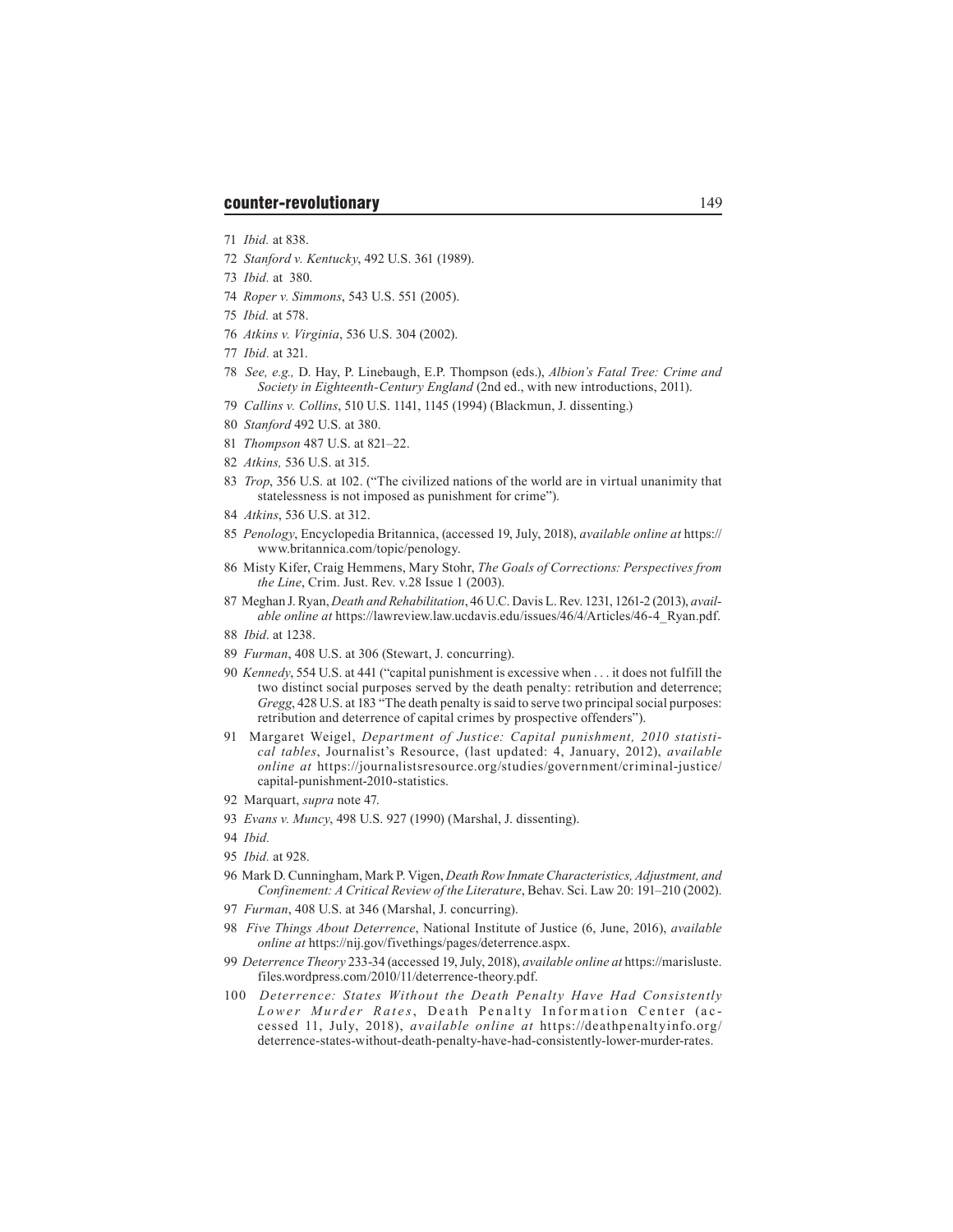- 101 M. Radelet & T. Lacock, *Do Executions Lower Homicide Rates? The Views of Leading Criminologists*, 99 J. of Crim. L. & Criminology 489, 501-04 (2009).
- 102 Richard C. Dieter, Esq., *On the Front Line: Law Enforcement Views on the Death Penalty*, Death Penalty Information Center (1995), *available online at* https://deathpenaltyinfo. org/front-line-law-enforcement-views-death-penalty.
- 103 *John Lott Does the Fear of Jail Actually Prevent Crime?*, Fox News (27, November, 2007), *available online at* http://www.foxnews.com/story/2007/11/27/does-fear-jailactually-prevent-crime.html.
- 104 *Deterrence and the Death Penalty*, Committee on Law and Justice, National Research Council (2012), *available online at* http://sites.nationalacademies.org/cs/groups/dbassesite/documents/webpage/dbasse\_080967.pdf.
- 105 *Baze v. Rees*, 553 U.S. 35, 79 (2008) (Stevens, J. concurring).
- 106 Joel F. Harrington, *The Director of the Theater of Horror: What was it like to be an executioner in the 16th century?*, Slate (May 30, 2013), *available online at* http://www. slate.com/articles/news\_and\_politics/history/2013/05/executioners\_in\_medieval\_europe history of capital punishment.html.
- 107 *Incapacitation Theory* 463 (accessed 20, July, 2018), *available online at* https://marisluste. files.wordpress.com/2010/11/incapacitation-theory.pdf.
- 108 *Kennedy*, 554 U.S. at 419 ("[T]he Eighth Amendment's protection against excessive or cruel and unusual punishments flows from the basic precept of justice that punishment for a crime should be graduated and proportioned to the offense").
- 109 *Gregg*, 428 U.S. at 173.
- 110 *Facts About The Death Penalty*, Death Penalty Information Center (updated June 28, 2018), *available online at* https://deathpenaltyinfo.org/documents/FactSheet.pdf.
- 111 Mark Binelli, *Inside America's Toughest Federal Prison*, New York Times Magazine (March 26, 2015), *available online at* https://www.nytimes.com/2015/03/29/magazine/ inside-americas-toughest-federal-prison.html (SuperMax prison ADX Florence is adequate housing for notorious criminals serving life sentences like Richard Ried, the Shoebomber; Ted Kaczynski, the Unabomber; Eric Rudolph, the Atlanta Olympics bomber; Terry Nichols, the Oklahoma City bomber; Umar Farouk Abdulmutallab, the underwear bomber; Larry Hoover, the Gangster Disciples kingpin; Zacarias Moussaoui, the 9/11 conspirator and Ramzi Yousef, the mastermind of the 1993 World Trade Center bombing).
- 112 Leena Kurki, Norval Morris. *The Purposes, Practices, and Problems of Supermax Prisons*, 28 Crime & Just. 385, 389 (2001) ("Many supermaxes maintain regimes characterized by nearly complete isolation and deprivation of environmental stimuli—not merely "secure control of inmates" or "limited direct access to staff and other inmates" . . . The physical environment is a combination of concrete and steel, cells may lack windows, steel cell doors prohibit any view inside the facility, and the design of exercise yards prohibits any view outside the facility. A principal goal of architectural and technological design is limiting the need for correctional staff to interact with inmates . . . In the majority of facilities, inmates spend about twenty-three hours per day alone in their cells.)
- 113 Cesare Beccaria, *Of Crimes and Punishments* 26 (Blackmask Online 2000), *available online at* http://www.baskent.edu.tr/~zekih/ogrenci/crimpun.pdf) (1754).
- 114 Jon'a F. Meyer *Retributive Justice*, Encyclopedia Britannica (accessed 20, July, 2018), *available online at* https://www.britannica.com/topic/retributive-justice.
- 115 Charles Darwin, *On the Origin of Species*, (Darwin Online), *available online at* http:// darwin-online.org.uk/converted/pdf/1861\_OriginNY\_F382.pdf) (1859).